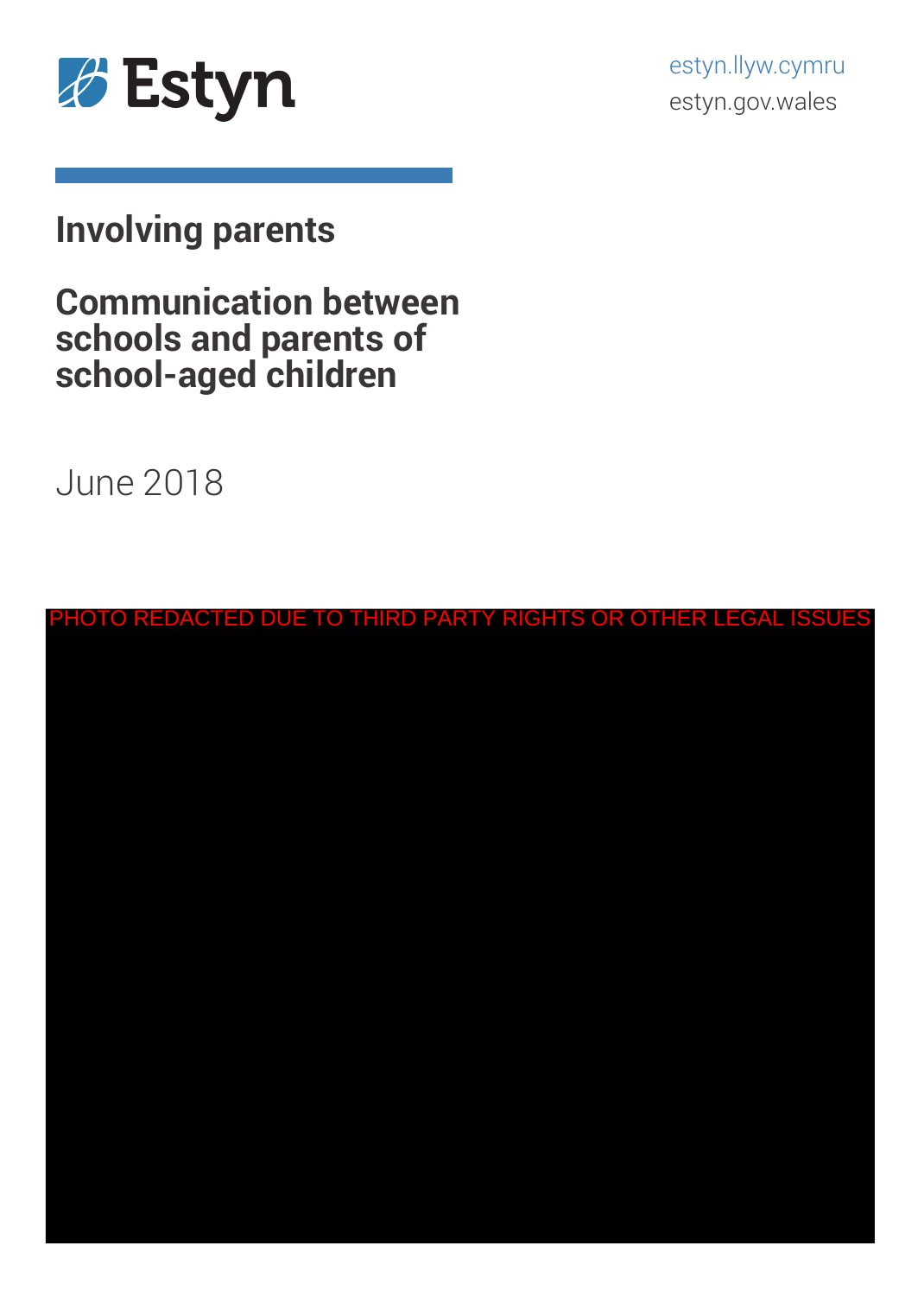#### **The purpose of Estyn is to inspect quality and standards in education and training in Wales. Estyn is responsible for inspecting:**

- $\lambda$  nursery schools and settings that are maintained by, or receive funding from, local authorities
- $\lambda$  primary schools
- $\lambda$  secondary schools
- $\lambda$  special schools
- $\lambda$  pupil referral units
- all-age schools
- $\lambda$  independent schools
- $\lambda$  further education
- $\lambda$  independent specialist colleges
- $\lambda$  adult community learning
- $\lambda$  local government education services for children and young people
- $\lambda$  teacher education and training
- Welsh for adults
- work-based learning
- $\lambda$  learning in the justice sector

Estyn also:

- $\lambda$  provides advice on quality and standards in education and training in Wales to the National Assembly for Wales and others
- $\lambda$  makes public good practice based on inspection evidence

Every possible care has been taken to ensure that the information in this document is accurate at the time of going to press. Any enquiries or comments regarding this document/publication should be addressed to:

Publication Section **Estvn** Anchor Court Keen Road **Cardiff** CF24 5JW or by email to [publications@estyn.gov.wales](mailto:publications@estyn.gov.wales)

This and other Estyn publications are available on our website: [www.estyn.gov.wales](http://www.estyn.gov.wales/)

**© Crown Copyright 2018: This report may be re-used free of charge in any format or medium provided that it is re-used accurately and not used in a misleading context. The material must be acknowledged as Crown copyright and the title of the document/publication specified.**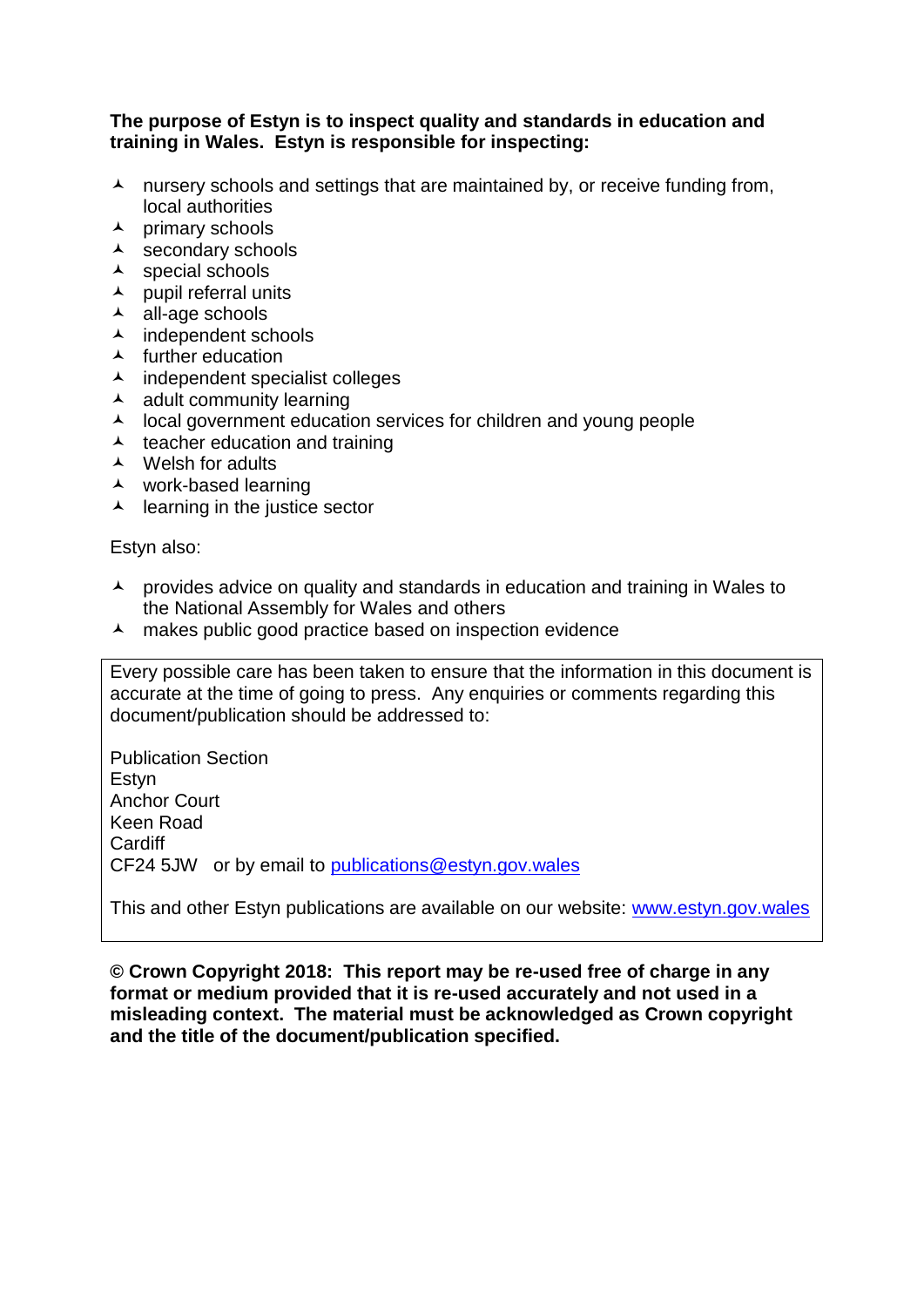| <b>Contents</b>                                                                                                                                                                                | Page                       |
|------------------------------------------------------------------------------------------------------------------------------------------------------------------------------------------------|----------------------------|
| <b>Introduction</b>                                                                                                                                                                            | 1                          |
| <b>Background</b>                                                                                                                                                                              | 1                          |
| <b>Main findings</b>                                                                                                                                                                           | 4                          |
|                                                                                                                                                                                                | 6                          |
| <b>Recommendations</b>                                                                                                                                                                         |                            |
| Communicating and engaging with parents for different purposes                                                                                                                                 | 7                          |
| Informing parents of progress and wellbeing                                                                                                                                                    | 8                          |
| Progress reports and parents' evenings<br>Asking questions and raising concerns                                                                                                                | 8<br>10                    |
| Informing parents of the work of the school                                                                                                                                                    | 14                         |
| Using digital technology to keep parents informed of the work of the school<br>Websites<br>Text messages and email<br>Social media<br>Using digital platforms to build a dialogue with parents | 14<br>14<br>15<br>15<br>17 |
| Providing support to parents with learning and wellbeing                                                                                                                                       | 20                         |
| Workshops or learning programmes<br>Pre-school programmes<br>Working with partners to engage effectively with parents<br>Home school coordinators<br>Family learning activities                | 23<br>24<br>24<br>25<br>25 |
| Involving parents in the life and work of the school                                                                                                                                           | 27                         |
| Celebrations, social events and volunteering<br>Consulting with parents on provision                                                                                                           | 27<br>27                   |
| Parental satisfaction, partnership working and inspection findings                                                                                                                             | 30                         |
| <b>Evidence base</b>                                                                                                                                                                           | 33                         |
| <b>Glossary</b>                                                                                                                                                                                | 35                         |
| <b>References</b>                                                                                                                                                                              | 37                         |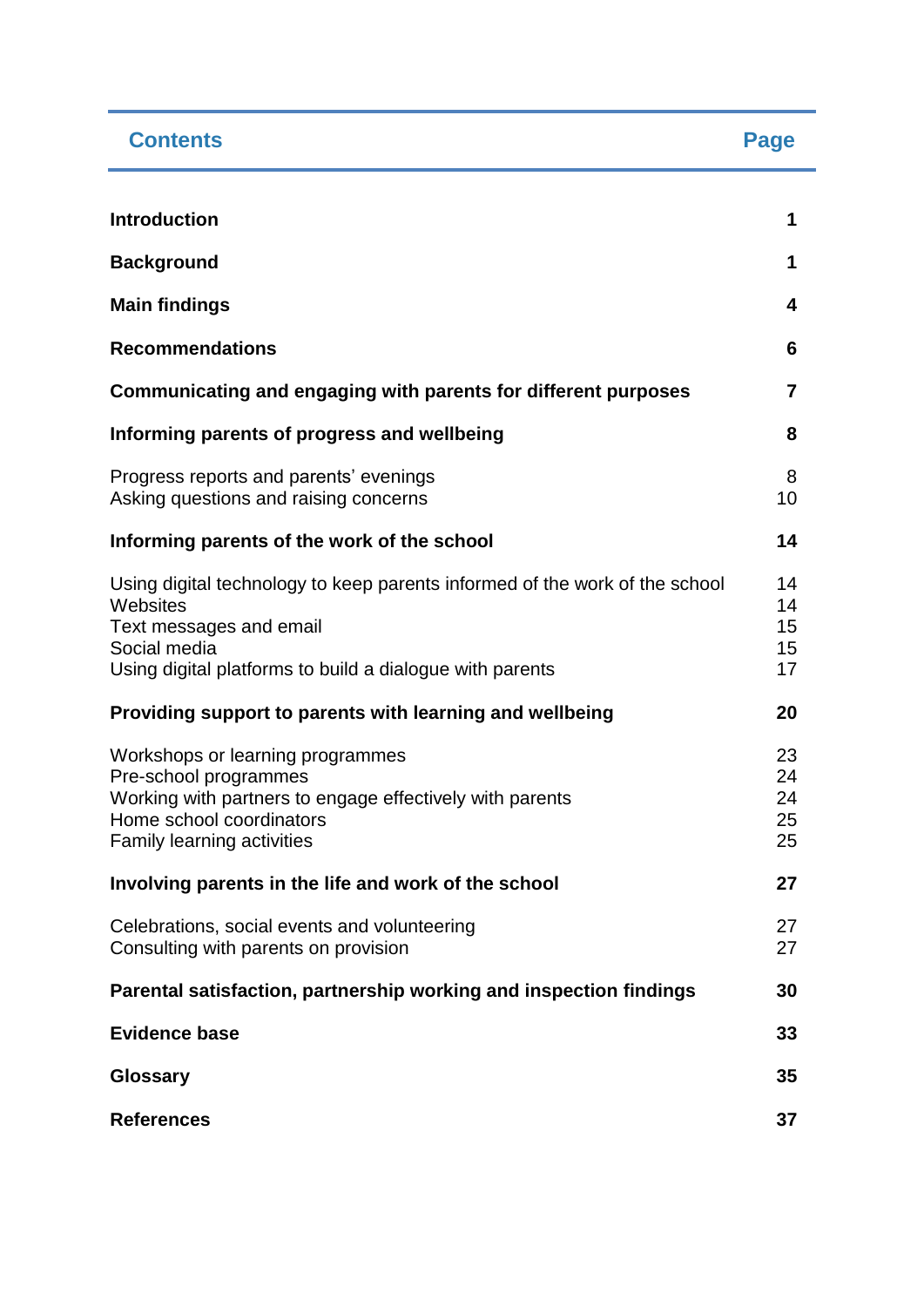## **Introduction**

This report is written in response to a request for advice from the Welsh Government in the Cabinet Secretary's annual remit letter to Estyn for 2017-2018.

The report is a short study in which we review how effectively schools communicate and engage with parents of school-aged children and explore parents' views of the approaches taken by schools. The findings are based on a combination of interviews with school leaders by telephone and during inspection, an online questionnaire and focus group interviews with parents, and information from inspections during the last cycle (2010 to 2017). In this report, the term 'parent' is used to include parents, carers and guardians.

The report is intended for the Welsh Government, headteachers and staff in schools, local authorities and regional consortia. It may be of interest to schools looking to review the way that they communicate and engage with parents to remove barriers to education.

## **Background**

It is generally recognised that parents who have the confidence to support their children's learning have a significant impact on pupils' achievement. Research, suggests that their involvement can have more influence over a child's education than the quality of the school that they attend. (Department for Education and Skills, 2003)

In the last 15 years, a wide range of organisations have reported extensively on this topic. Among other findings, they report that:

- traditional approaches to parental engagement are unsuccessful because modern parenting is changing
- the main barrier to providing support at home is time
- parents need clear, specific, targeted information from schools in order to engage effectively
- parents who feel the least connected to the school are the most critical of its work
- activities to engage parents in their child's learning that are "bolted on" to mainstream activities, and not part of an integrated strategic approach, are less likely to succeed
- programmes designed for parents to work with their children at home without support or skills appear to be ineffective
- information and communication technology (ICT) supports parental engagement because it is better suited to parents' flexible working arrangements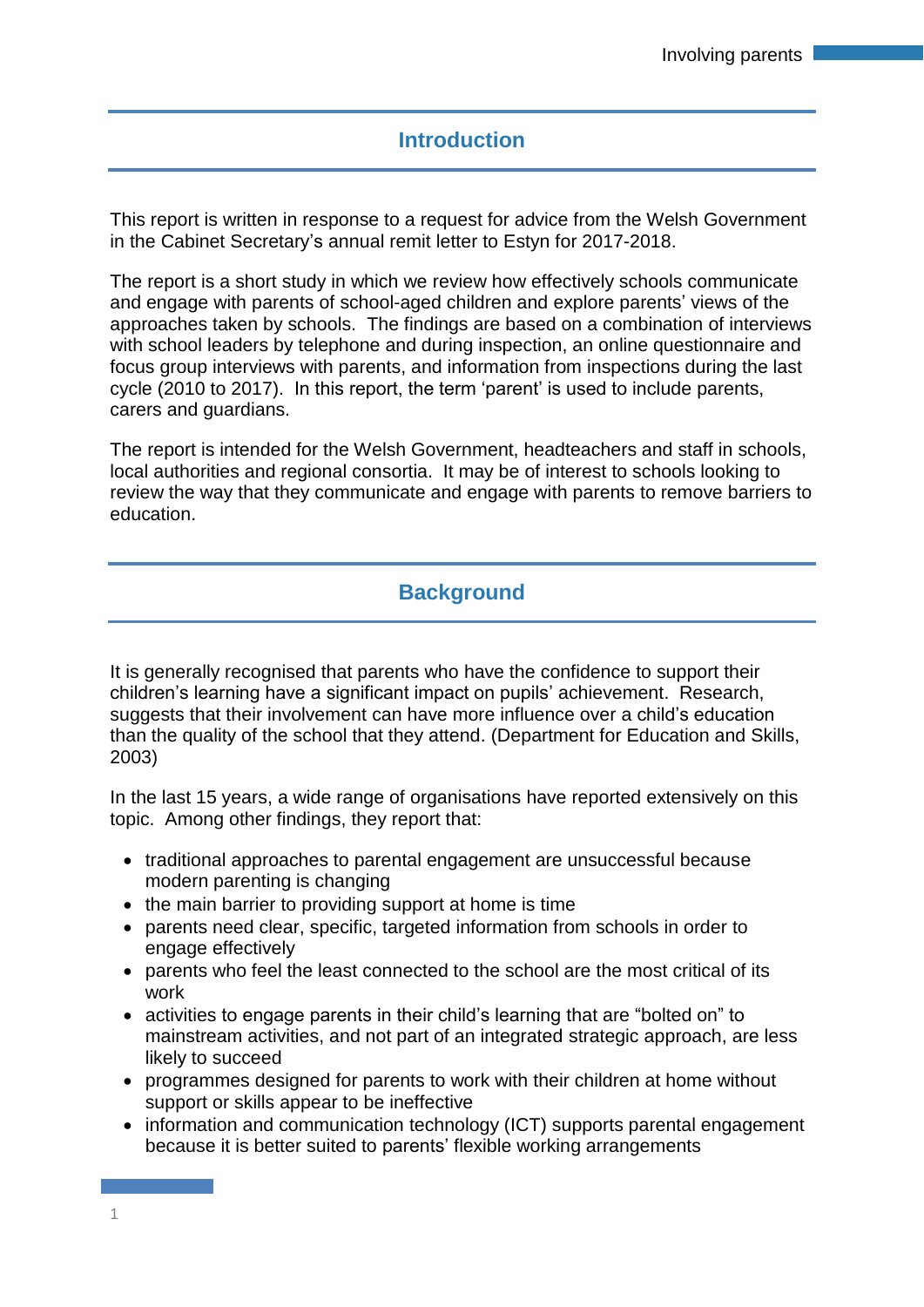- parents of children in secondary schools are less likely to have an understanding about what their children are learning than parents of children in primary and special schools
- while parents want to be consulted by government and schools, they have little awareness of national education policy
- parents from higher social economic groups are more likely to be active on parent representative bodies than those from lower social economic groups because the latter group lacks confidence in their own abilities
- a minority of parents across the UK are not asked by schools to become involved in the first place
- a large proportion of parents are interested in being more actively involved, for example in formal representation
- there is very little evidence on which approaches are the most successful, and schools' evaluation of the impact of this work is generally poor

The recommendations made from the findings of these studies include that schools should:

- ensure that parents feel valued as partners in their children's education
- give parents meaningful opportunities to inform and shape school policy
- ensure that parents' views are acted on and communicated back to them
- ensure that parental engagement involves two-way communication
- strengthen their efforts to enable parents to engage directly with their children's learning, particularly secondary schools
- do more to engage fathers and younger parents who are more open to receiving support
- persist in identifying and involving hard-to-reach parents in order to help make the shift from being critical to becoming a critical friend
- support parents from lower socio-economic backgrounds to become involved through helping them to develop their skills and increase their confidence
- debunk myths about the time involved in engaging with schools
- help parents understand government policy

(Department for Education and Skills, 2003; Education Endowment Foundation, 2016; National College of School Leadership, 2011; Nuffield Foundation 2013; Ofsted, 2011; Ofsted, 2015; PTA UK, 2017; Welsh Government, 2016)

Arnstein's (1969) ladder of participation is often used to assess the impact of approaches used by public bodies to involve the community that they serve in their work and suggests that legitimate participation first starts when schools communicate to inform. However, strategies used to keep parents informed that are one way, with no channel of feedback, or that retain all decision-making power with the school, such as parental surveys, are limited in terms of their impact. Under this model, true partnerships exist when parents are equal partners in decision-making processes. Under the Well-being of Future Generations (Wales) Act 2015, all public bodies are under a duty to act sustainably and this includes involving the public in decision-making (National Assembly for Wales, 2015).

In 2008, the Welsh Assembly Government set out its vision for addressing the link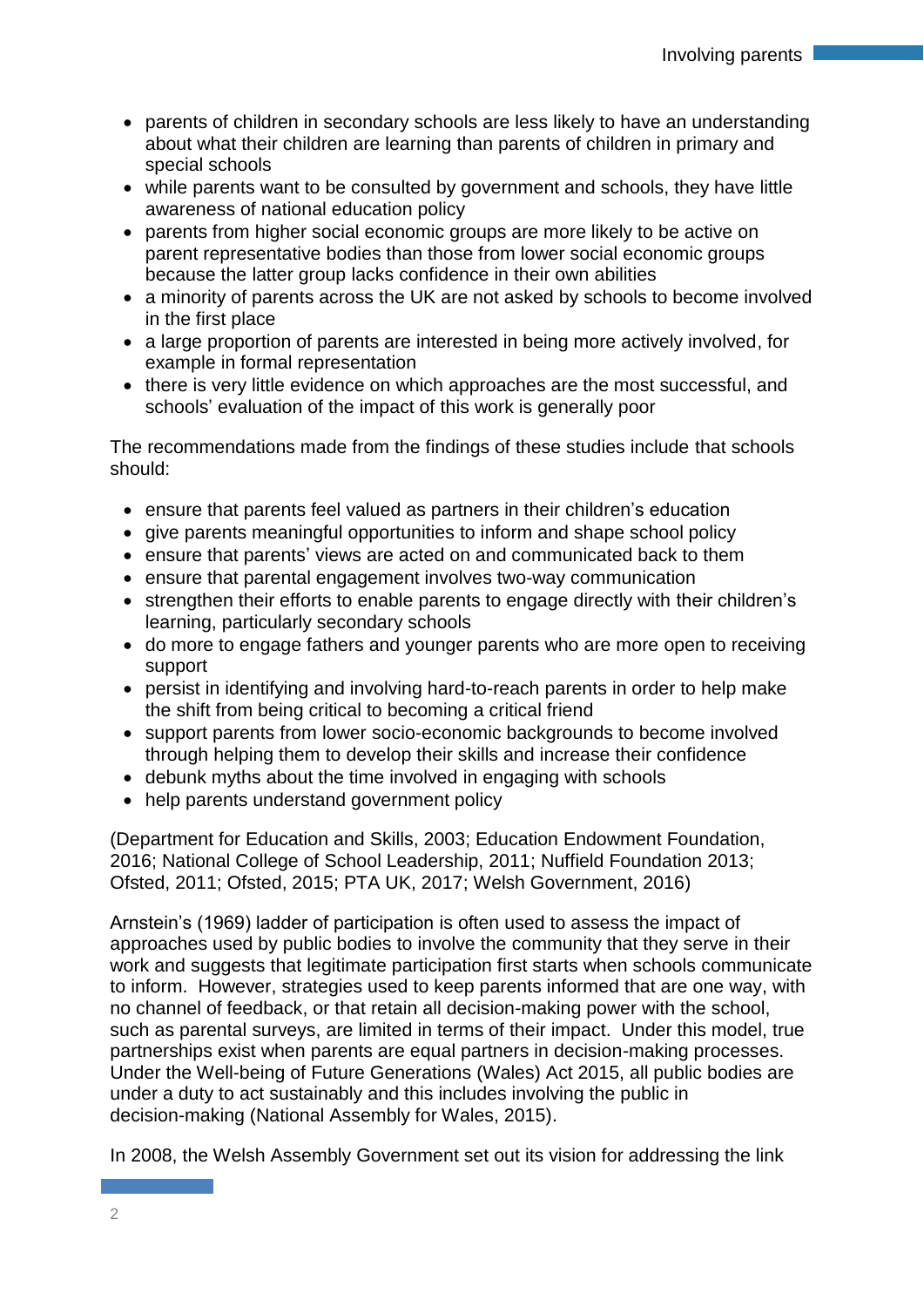between poverty and underachievement in education in the *School Effectiveness Framework,* which challenged schools to work with all partners, including parents. In *Rewriting the Future*, 2014, the Welsh Government re-emphasised the importance of this work by making Family and Community Engagement one of four central themes to the programme. This was followed in 2015 by the publication of its Family and Communication Engagement (FaCE) toolkit containing practical resources for schools to help them strengthen their approaches to parental engagement.

In 2017, the Welsh Government commissioned an evaluation of its programme, *Evaluation and research for the parental engagement programme of work,* (Welsh Government, 2017), which found that parents view schools as the most trusted source of information on education. Parents in affluent areas see education as a responsibility that they share with the school. Parents want the information that they receive to be short, to the point, and with messages that are easy to understand. The evaluation confirmed the findings of early studies that parental engagement changes with the age of the child. Parents living in deprived areas are more likely to give their children time off from school, for example to relieve what they perceive as stress created by school.

Estyn last reported on this topic in 2009 in a guide to *Good practice in parental involvement in primary schools* (Estyn, 2009). The guide reported that learners from disadvantaged backgrounds are more likely to have parents who are not involved in their education and who have a negative perception and experience of schooling. We also reported that parental engagement approaches can positively impact on behaviour and attendance, but that, at that time, only a very few schools had consistent approaches that resulted in high levels of parental involvement across a wide range of activities. We found that the enthusiasm of the headteacher was the single most important driver for effective parental involvement.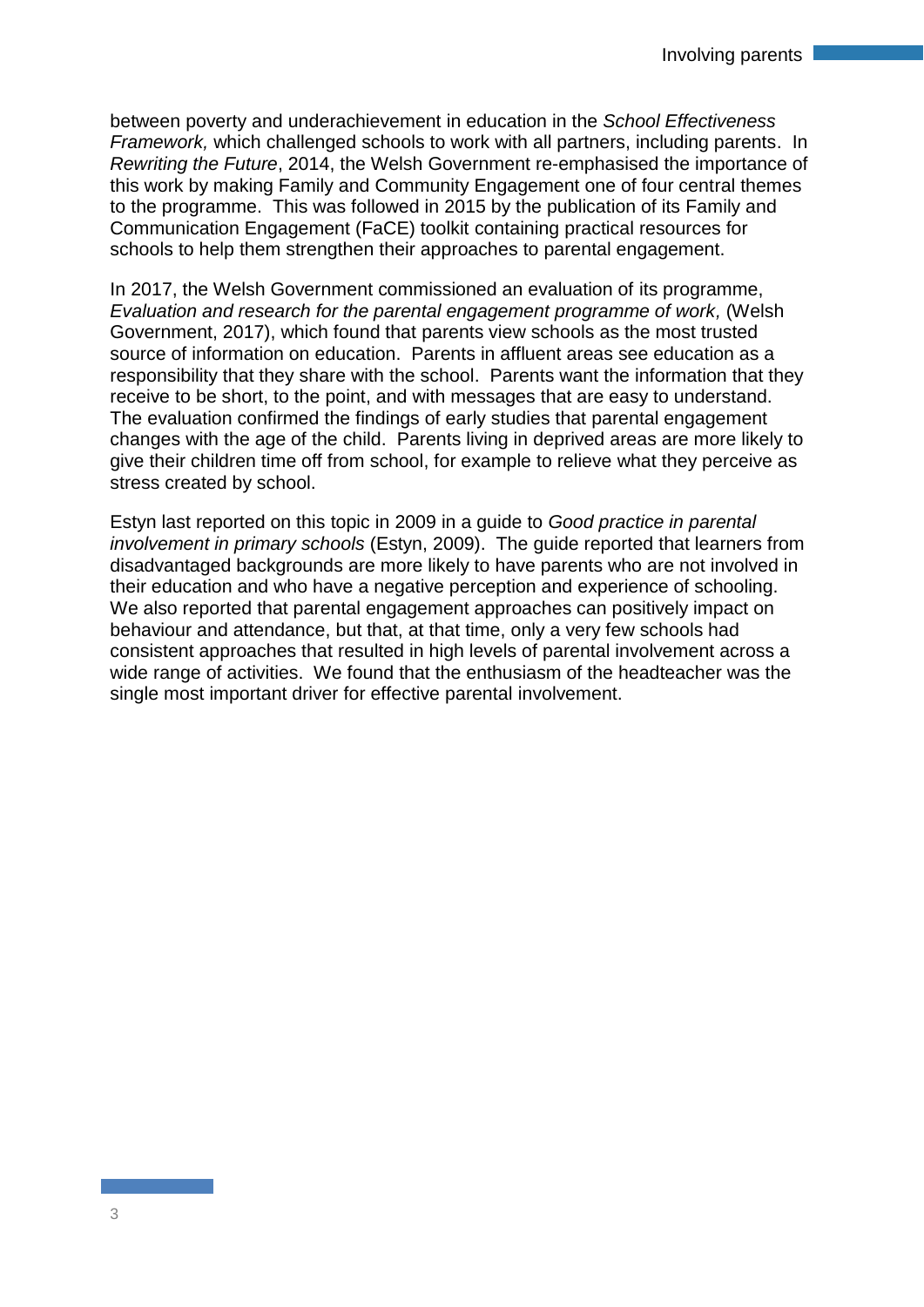## **Main findings**

- 1 Almost all schools establish constructive relationships with a wide range of partners, including parents. There is a close relationship between the outcomes of an Estyn inspection and the extent of parents' satisfaction gathered in pre-inspection questionnaires to parents.
- 2 Many schools are adopting an increasingly comprehensive range of strategies to communicate with parents. However, only a few schools actively consult with parents to identify their preferred methods of communication.
- 3 The frequency and quality of communication received by parents vary considerably within and across the school sectors. Parents of secondary school children receive considerably less communication from their child's school than parents of children at primary school.
- 4 A majority of schools use text messaging and social media platforms to give parents information about school events. A minority of schools use a range of digital communication channels to develop a valuable two-way dialogue between teachers and parents, for example through the use of digital applications (apps).
- 5 Too often schools communicate with one parent only. Because of this, mothers receive the vast majority of communication from schools and this can inadvertently exclude fathers. Only a majority of primary school parents and around a quarter of secondary school parents surveyed feel that their school involves fathers and mothers equally in their child's learning. A few schools have adopted successful strategies to encourage fathers to engage more closely in their child's learning and to contribute to the life of the school.
- 6 Schools in general have been able to access little external support for their parental engagement approaches, including how to set up and manage their social media accounts. As a result, not all schools know how to use these and other digital platforms well enough or have clear protocols in place to protect the wellbeing of staff and pupils confidently when using them.
- 7 Generally, parents of primary school children find reports and parents' evenings more useful than parents of secondary school children. Parents prefer it when teachers discuss their child's specific strengths and areas for development. This is more valuable than reports or parents' evenings that only present generic curricular information. In too many schools, reports mainly describe what is taught in lessons rather than how well each child has developed their skills, knowledge and understanding.
- 8 A majority of schools have adopted a range of different approaches to make it straightforward for parents to raise concerns or ask questions in person. Many parents know the process for raising concerns at their child's school but around half of secondary school parents do not find contacting their school easy. Where schools have ensured that parents understand whom to contact with different concerns, this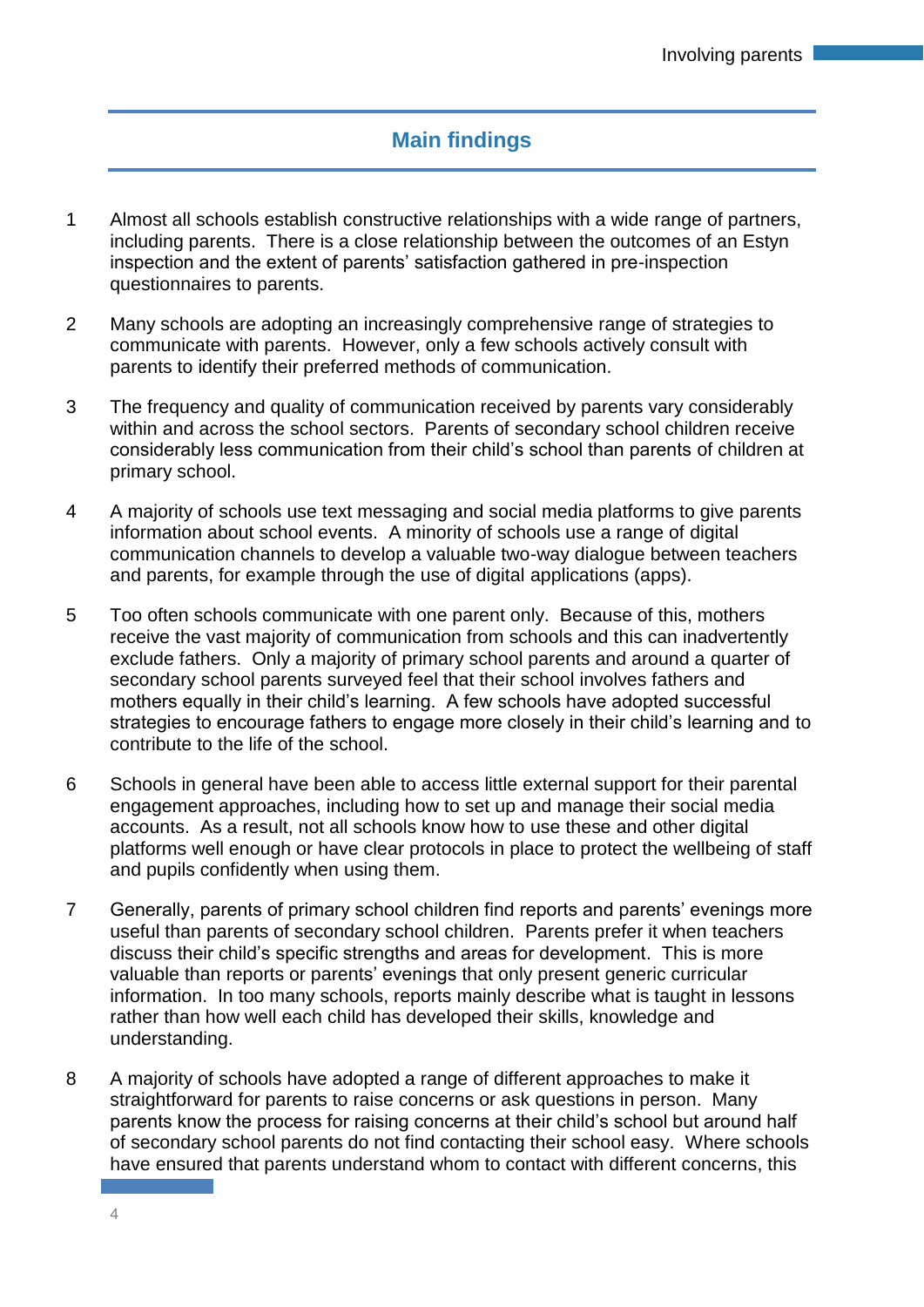has had a positive impact on parents' confidence in approaching the school. Schools that manage their communication from parents well have put in place clear processes for responding to a variety of communication from parents.

- 9 Most schools across all sectors measure the value of providing additional activities, such as workshops to help parents support their child's literacy or numeracy development, or information evenings on upcoming examinations. However they do this based simply on parent attendance. Too few schools evaluate the impact of strategies to engage parents on pupils' standards and wellbeing.
- 10 Around half of primary school parents and a minority of secondary school parents report that the school is effective in helping them to support their child's learning. Nearly all schools work appropriately with outside agencies to support individual pupils and their families.
- 11 An increasing number of schools have appointed home-school co-ordinators to support their work with vulnerable pupils and their families. Occasionally they also support or lead on strategic approaches to family and community engagement activities.
- 12 Nurture groups and pre-school programmes generally have a positive impact on children and their families. A few schools also provide a valuable range of opportunities for parents to develop their own parenting skills.
- 13 A majority of secondary school parents and a minority of primary school parents do not feel that they have suitable opportunities to become involved in the life of the school. Schools report mixed responses to their efforts to involve parents directly in the life of the school.
- 14 Only a minority of parents feel that their school consults well with them on their child's education. Schools across all sectors report that responses to consultation are sometimes low. An increasing number of schools have set up parent forums to enable them to collaborate more effectively with parents on school improvement.
- 15 Only a few schools are confident that their governing body reflects the socio-economic mix of parents and pupils well. Around half of parents surveyed are not confident that their views are represented well by their child's governing body. This is in part due to their composition, or because parents are not sure who their governors are or what they do.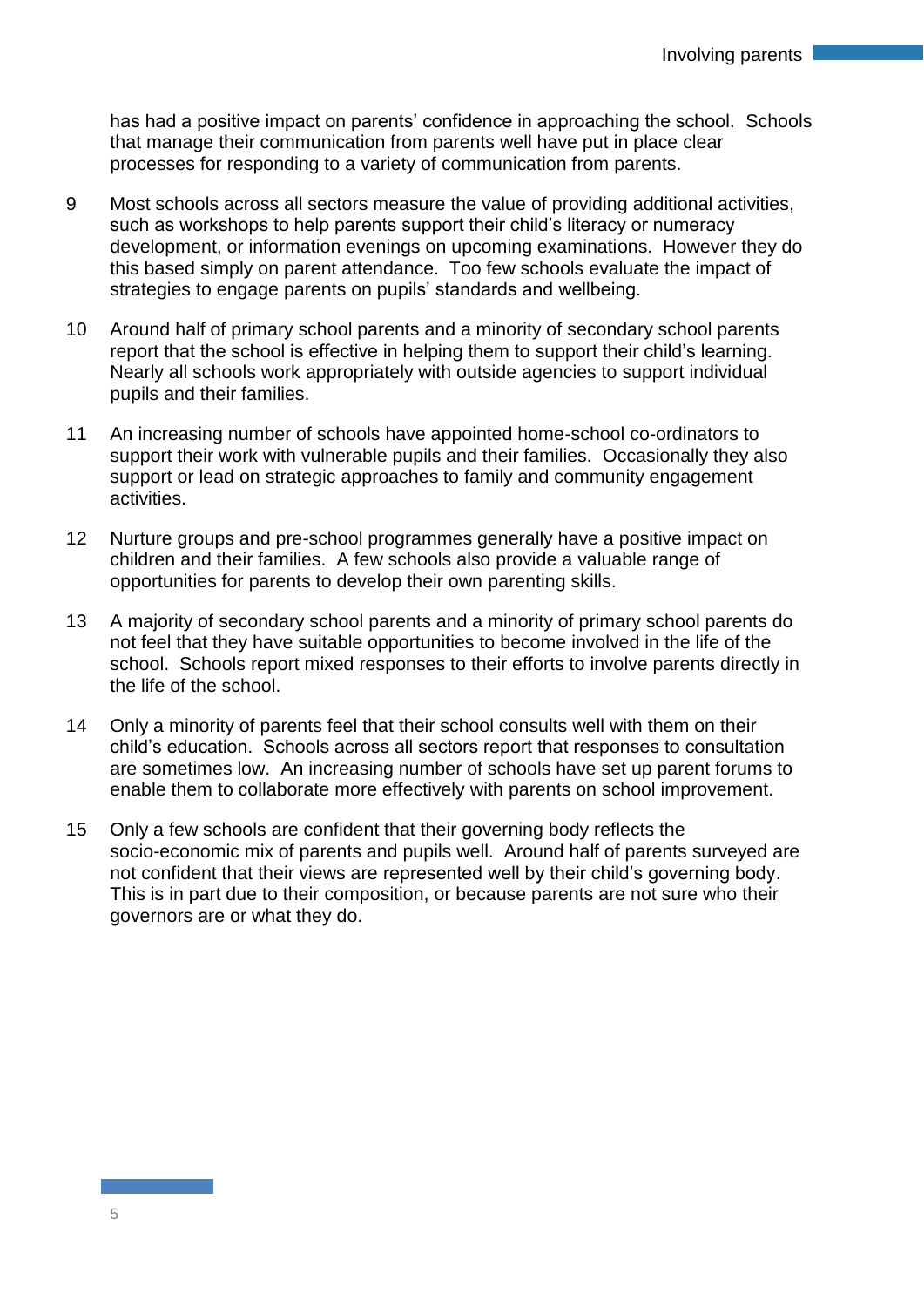## **Recommendations**

#### **Schools should:**

- R1 Consult with parents about their communication and engagement needs and review their approaches accordingly to enhance two-way communication
- R2 Improve their channels of communication in order to engage with all parents and guardians, in particular fathers
- R3 Ensure that reports and parents' evenings focus on a child's specific strengths and areas for development
- R4 Make clear how staff and parent governors can be contacted, and implement helpful and clear processes for dealing with parental communication
- R5 Consult on and put in place protocols for parents, pupils and staff on the use of digital communication channels, including social media
- R6 Seek ways to ensure that they take good account of the views of the full range of parents that make up the socio-economic mix of the school in self-evaluation and other consultation exercises
- R7 Evaluate parental communication and engagement approaches for the purpose of improvement planning, to ensure that they have an impact on pupils' standards

#### **Local authorities should:**

R8 Provide support for schools to develop their parental engagement strategies, including the safe and effective use of electronic communication channels, particularly social media

#### **The Welsh Government should:**

R9 Give further guidance to schools on how to ensure that governors represent and engage with all parents effectively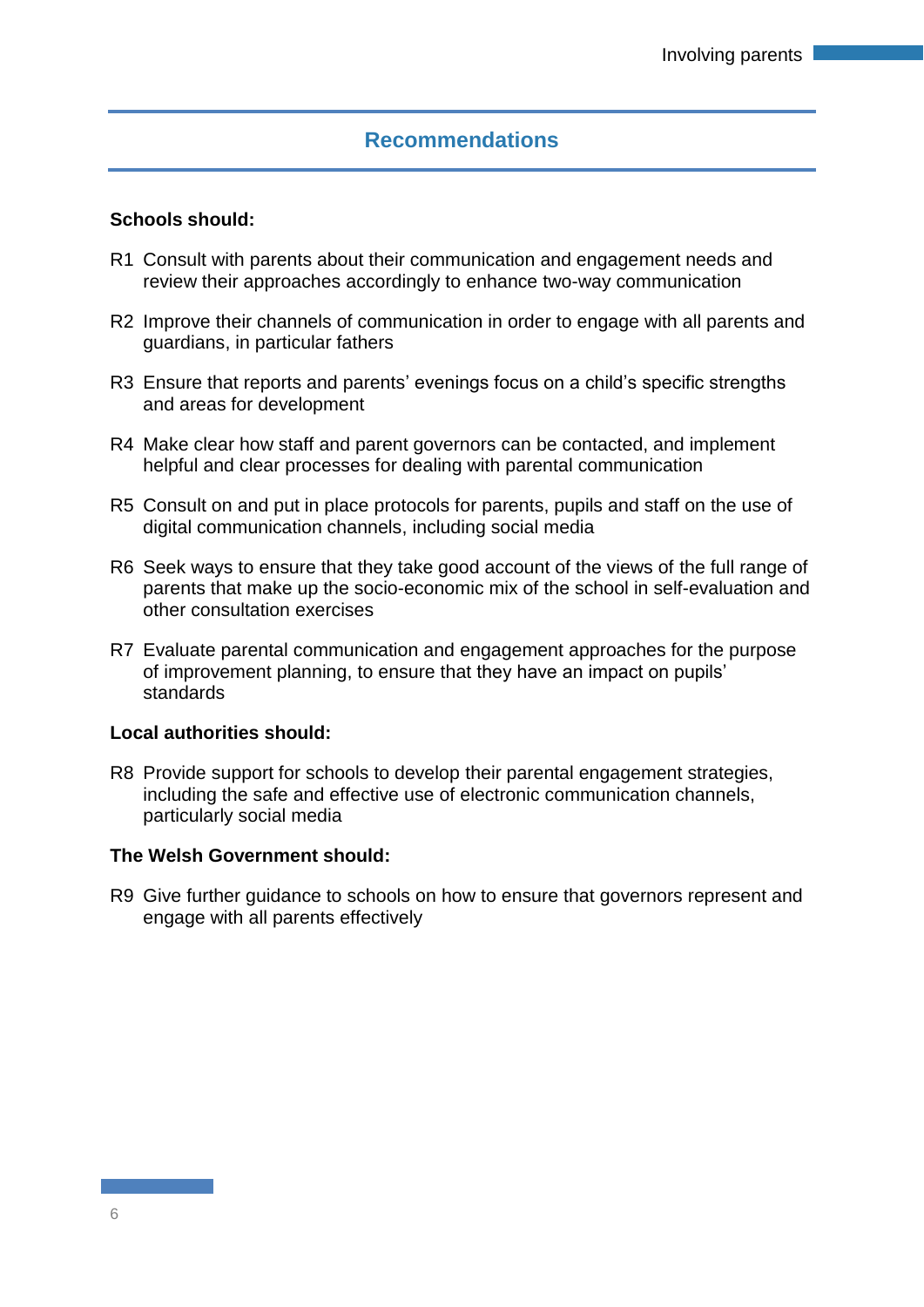## **Communicating and engaging with parents for different purposes**

- 16 Nearly all schools interviewed recognise that engaging well with parents can have a positive impact on learning. They employ a diverse range of strategies to communicate and engage with parents for a variety of different purposes. Approaches and strategies used by schools usually serve more than one purpose and there can be considerable overlap between them. For the purposes of this report, schools' approaches to communication and engagement with parents are considered according to the following main purposes:
	- keeping parents **informed** of the work of the school or their child's progress
	- **building a dialogue** with parents and **supporting** them to engage in learning and wellbeing
	- **involving** parents in the life of the school
	- **consulting** with parents on provision
	- **collaborating** with parents on joint projects for the good of the school or the wider community
- 17 However, the effectiveness of schools in involving parents varies considerably. Schools that are successful in their approaches display some, if not all, of the following common features:
	- They are successful because their approaches are well planned, structured and designed carefully to support the needs of all parents. Sometimes they establish this by consulting directly with parents on their communication and engagement needs.
	- These schools recognise that one approach does not suit all parents. They put in place a combination of approaches, for example a mix of strategies devised by third sector organisations or developed in-house, that are designed to serve a number of different purposes and complement each other. Occasionally this is part of a holistic approach to family and community engagement.
	- The schools use a mix of tried and tested strategies alongside innovative approaches to develop a dialogue with parents and to make it easier for them to communicate with the school.
	- Importantly, they evaluate their programmes and initiatives carefully to improve provision and adapt their approaches. In so doing, the knowledge that they build of what works well helps them to ensure that other strategies are also a success.
	- Schools with higher levels of participation and parental engagement in general not only inform and involve parents, but also consult and collaborate with them in meaningful ways. As a result, they are successful in building parents' trust
- 18 Only a very few of the schools surveyed confirmed that they were able to rely on support or advice from their regional consortia's school improvement service to help develop their family communication and engagement approaches, or knew specifically whom to turn to for such advice.

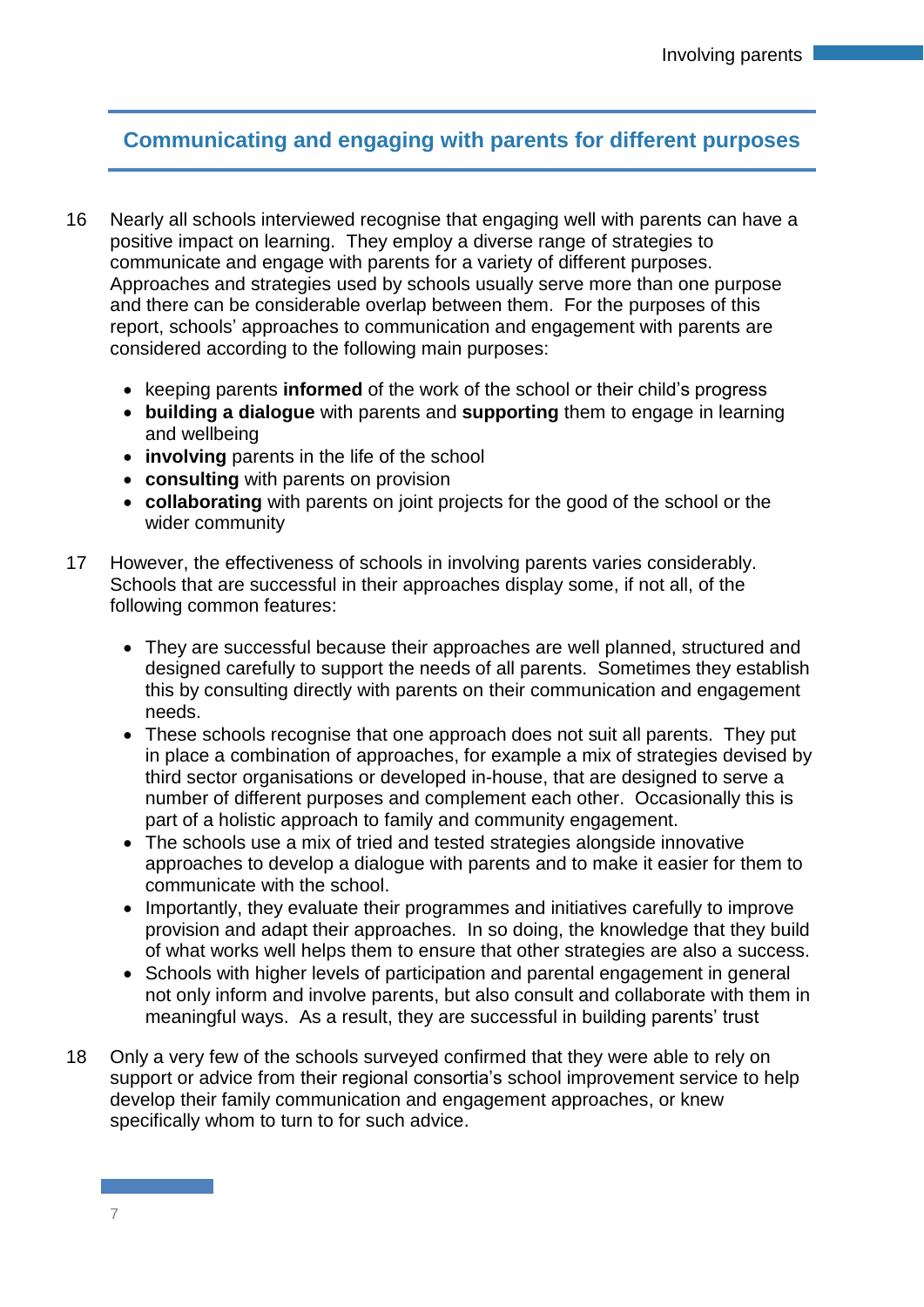## **Informing parents of progress and wellbeing**

#### **Progress reports and parents' evenings**

19 In all schools inspected during the last inspection cycle (2010-2017), there is a strong relationship between the judgement awarded to schools for **Key Question 2 Provision** and parents reporting that they are kept well informed about their child's progress. In addition, findings show that parents of pupils in schools in free-school-meal (FSM) benchmark groups 1 and 2 (low deprivation) feel slightly less well informed about their child's progress than parents of pupils in schools in the FSM groups 4 and 5 (high deprivation) across all judgements.

## **Figure 1: Percentage of positive responses to "I am kept well informed about my child's progress" compared with judgements for provision during inspections of maintained schools (2010-2017)**



- 20 Almost all schools comply with their statutory duty to report pupils' progress to parents. Many primary school parents surveyed find reports on their child's progress informative. However, only around half of parents with secondary school-aged children find their child's report to be as useful. Where parents find reports helpful, this is commonly because they are individual to the child, thereby identifying strengths and areas for development clearly as well as the steps needed to develop further. Parents find it less helpful when reports contain too much generic information, such as descriptions of curricular provision. They also do not like receiving reports during parents' evenings as this does not give them enough time to consider the information contained in them before speaking with their child's teachers.
- 21 All schools offer parents a formal meeting with teachers at least once a year to discuss their child's progress and wellbeing. In general, parents value parents'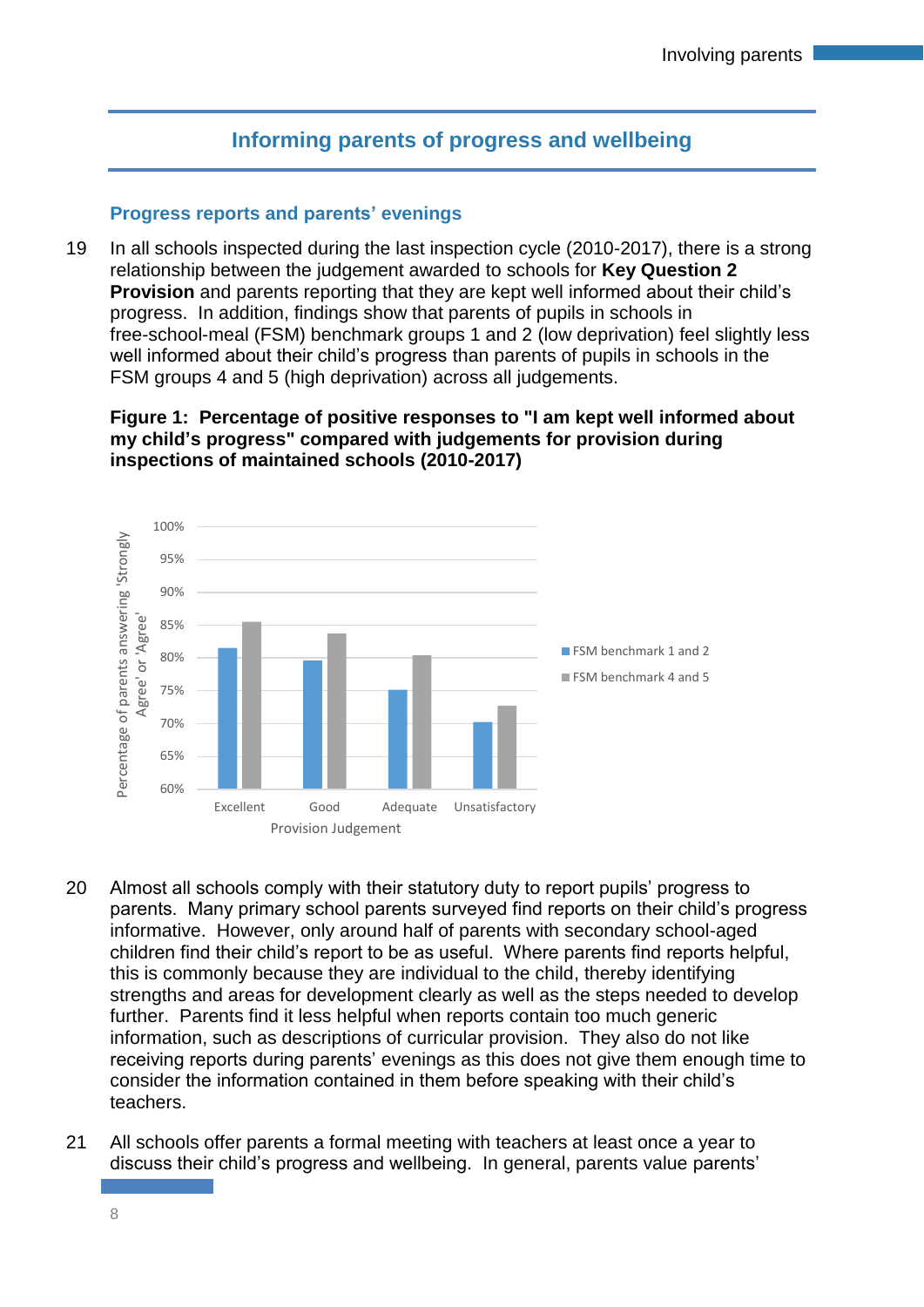evenings because they provide an opportunity to speak to teachers face-to-face about their child's learning, to address any concerns, and to celebrate success. However, a minority of secondary school parents and a few primary school parents feel that these meetings do not help them to engage in their child's learning well enough.

- 22 Parents' evenings to discuss a child's progress are most effective and allow parents to have the greatest influence if
	- teachers know their pupils well, focus closely on the child's specific strengths and areas for development and do not fill time slots with generic information
	- schools hold them early enough in the year for parents to make a difference in supporting their children in-year
	- they are organised well, so that parents are given sufficient time in slots to speak with teachers and the waiting times between individual consultations in secondary schools are short
	- parents have at least one opportunity each year to speak directly to their class teachers rather than only to their form tutors, as is sometimes the case in a very few secondary schools
- 23 Most parents and schools prefer parents' evenings to take place after the end of a school day. This allows parents to attend outside of working hours or to make arrangements for childcare, for example. However, evening meetings are a challenge for schools. If they are held too early, not all parents are able to attend. Yet delaying the start of parents' evenings can impact negatively on the wellbeing of teachers who typically speak to many parents during the evening and need a rest before the next day.
- 24 A number of schools, mainly primary schools, are adopting a range of approaches to parents' evenings to overcome some of these issues. For example they provide termly parent evenings, reports, or other opportunities during and after the school day for parents to drop in to speak to staff or look over children's work. Ysgol Glan Morfa, a primary school in Conwy, holds an annual coffee morning for all classes to showcase pupils' work in addition to parents' evenings. Providing a range of opportunities for parents to speak with staff allows closer cooperation on progress and wellbeing and better partnerships with parents than one-off parents' evenings alone.
- 25 Around half of parents of children with additional learning needs across all settings feel that their child's school communicates information about their child's learning and wellbeing well, for example on their progress on interventions. Many special schools and a few mainstream additional learning needs departments meet the communication needs of parents by using a home-school book to communicate regularly about the progress and wellbeing of children with additional learning needs, sometimes daily or weekly, depending on pupils' needs. At Ysgol Pendalar, in Gwynedd, teachers use the personal electronic devices of non-verbal and profoundly deaf pupils to take pictures of activities during the day in order to provide opportunities for communication about the school day with their families at the end of the day.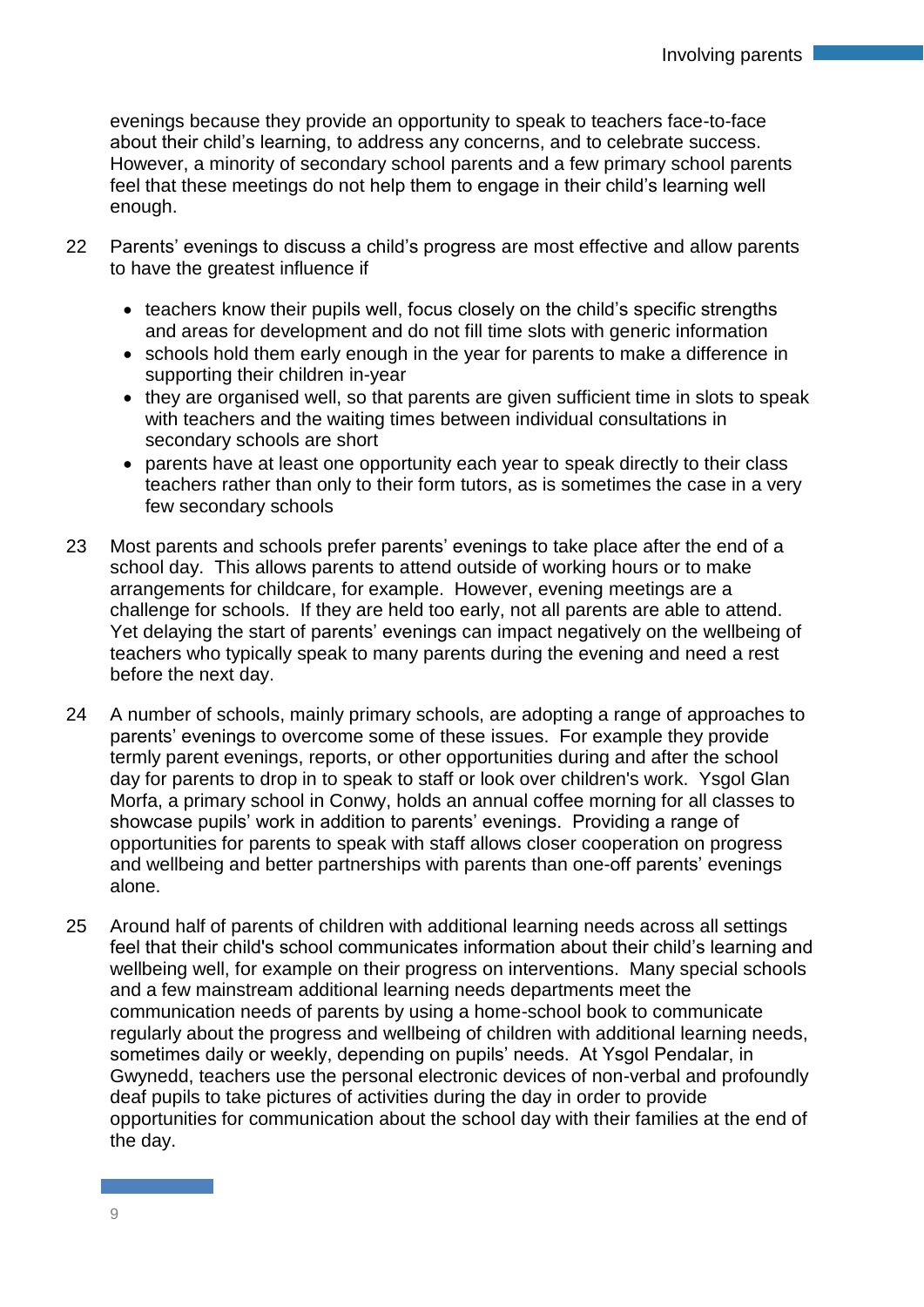## **Asking questions and raising concerns**

- 26 The majority of parents prefer to communicate with schools face to face, for example to raise concerns or ask questions. Nearly all schools maintain that they have an open door policy, yet the effectiveness varies widely. Many primary school parents and the majority of secondary school parents who responded to our survey find the reception area a welcoming place, and that staff are friendly, approachable and helpful. Many parents know the process for raising concerns or making complaints. The majority of primary school parents and around half of secondary school parents surveyed are of the opinion that their child's school deals promptly with any concerns raised.
- 27 A majority of schools have helpful systems in place to make it easy for parents to share information, ask questions or raise concerns in person. These systems ensure that matters are dealt with promptly or directed to the member of staff most suited to dealing with the matter. However, a minority of parents across all sectors feel that their child's school could do more to facilitate communication in this way. Parents, in particular those of children with additional learning needs, want reassurance that their concerns are taken seriously.
- 28 An analysis of judgements for **Key Question 3 Leadership**, compared with a review of the proportion of positive responses to questions on whether parents understand the school's procedures for dealing with complaints and whether they feel comfortable about approaching the school with questions, suggestions or a problem, as noted in pre-inspection questionnaires, shows that there is a marked decline in the proportion of positive responses from parents of pupils in schools in FSM groups 4 and 5 (high deprivation) when schools are judged as **unsatisfactory** for leadership. In particular, they feel less comfortable approaching schools with unsatisfactory leadership when there is a problem than parents of pupils in schools in the top two groups (low deprivation). This suggests that the schools with the weakest leadership could do more to support parents from lower socio-economic backgrounds to engage with them, for example by improving communication and developing parents' skills and confidence to approach the school.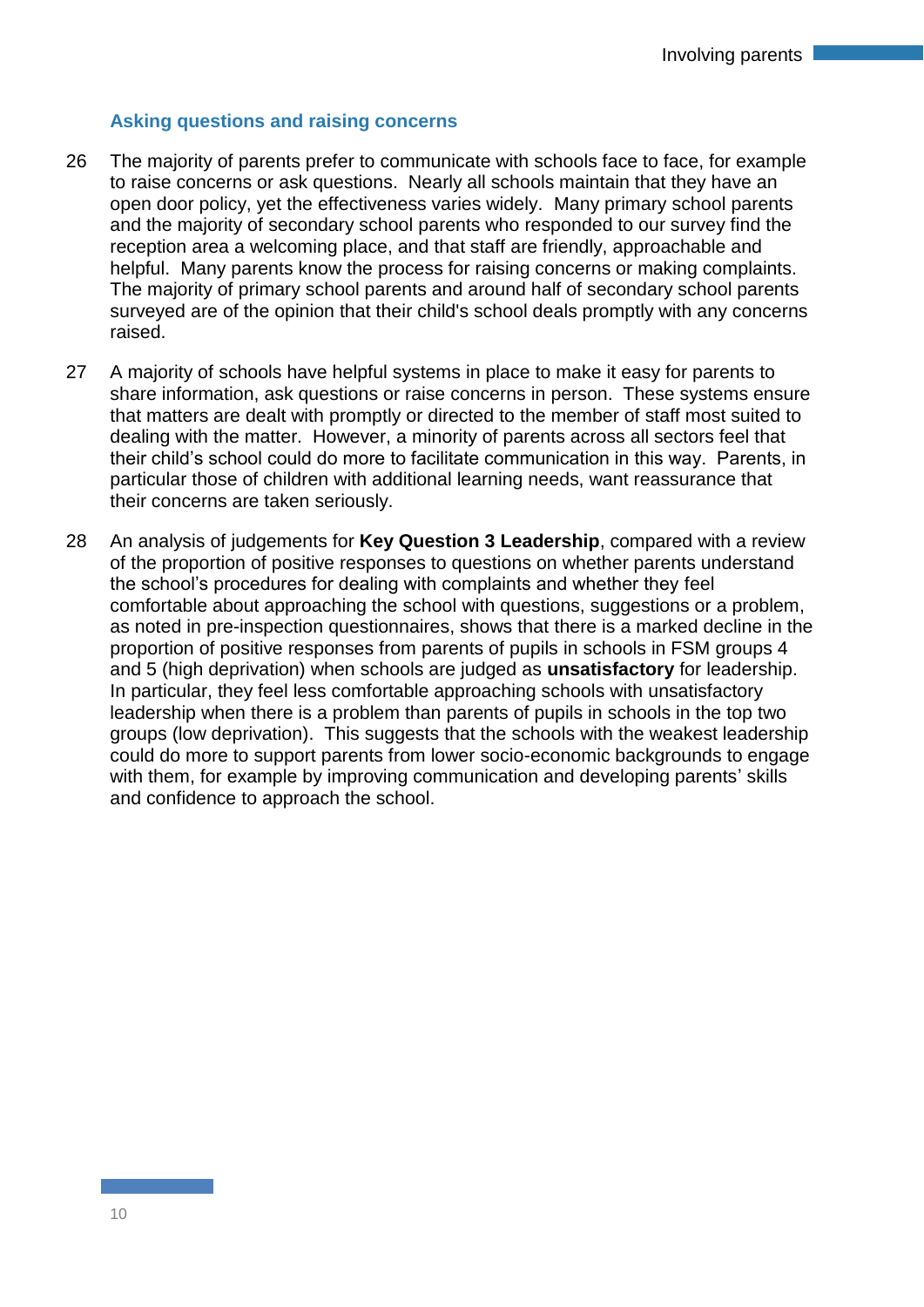

## **Figure 2: Percentage of positive responses to "I understand the school's procedure for dealing with complaints" compared with judgements for leadership during inspections of maintained schools (2010-2017)**





29 Schools with good practice ensure that class teachers or senior leaders are visible at the start and at the end of the day to receive brief information or messages from parents or respond to questions. Other successful schools help to overcome barriers for parents, such as discussing sensitive issues with the office secretary, by ensuring that a leader or other key member of staff, such as the additional learning needs co-ordinator, a head of key stage, or family liaison officer, is on hand daily to "triage" concerns and act upon them quickly where possible.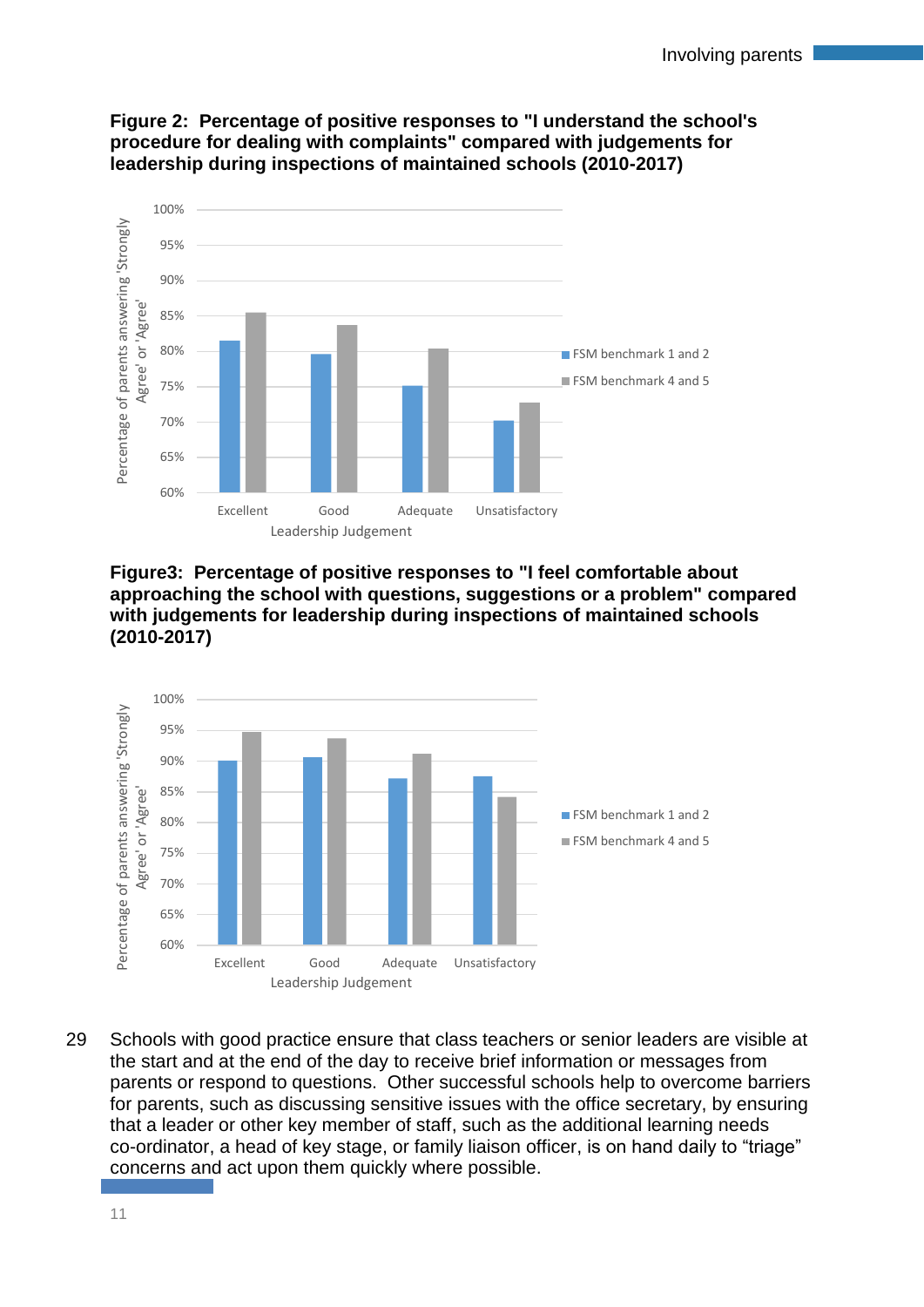- 30 A minority of schools also provide regular 'drop-in' sessions for parents with the headteacher or other leaders. These sessions allow parents to raise broader concerns or ask questions on matters such as curricular provision. While the uptake of these sessions is sometimes low, they enable simple issues to be dealt with swiftly and also create a sense of transparency and openness. A few headteachers use the information that they gather during these sessions effectively for the purposes of self-evaluation, for example to gauge parental views informally on aspects of provision.
- 31 For example, at Ysgol Gynradd Aberteifi, a primary school in Ceredigion, the headteacher is visible at the school gate every day and pastoral support workers are at the door to greet parents and children daily to deal with any pastoral issues. The school also holds drop-in sessions every Friday with the additional needs, nurture group, and pastoral support co-ordinators. The school uses each of these strategies to ensure that its open door policy is given full effect and they are able to reach as wide a range of parents as possible.
- 32 Where schools manage communication from parents well, parents know whom they should approach for different matters, when and how to approach staff, and the nature of concerns to raise at different forums. This clarity gives parents confidence that they are welcome to approach the school and that they are approaching the right person to deal with their concerns. This reduces anxiety over speaking to staff and increases parents' confidence that matters will be dealt with effectively. Where these systems work well, schools report that they have reduced the number of matters that are escalated into formal complaints.
- 33 Parents raise concerns by phone or email in a minority of cases. Around half of secondary school parents surveyed find it difficult to find the right contact details and that, too often, staff do not return emails or phone calls. In schools with effective strategies, there are helpful processes for dealing with communication from parents in this way. These include issuing holding responses to parents if they contact the school by phone or email with clear timescales for a response. In these schools, staff understand and meet expectations around response times to parents.
- 34 In a small number of cases, relationships between the school and parents can break down. The result is that dealing with parental complaints can take up a large proportion of leaders' time. To improve how they manage complaints, Pen Y Fai Church in Wales Primary School in Bridgend has put in place helpful, sensitive protocols for communicating the process and outcomes of any investigations into complaints that have been escalated: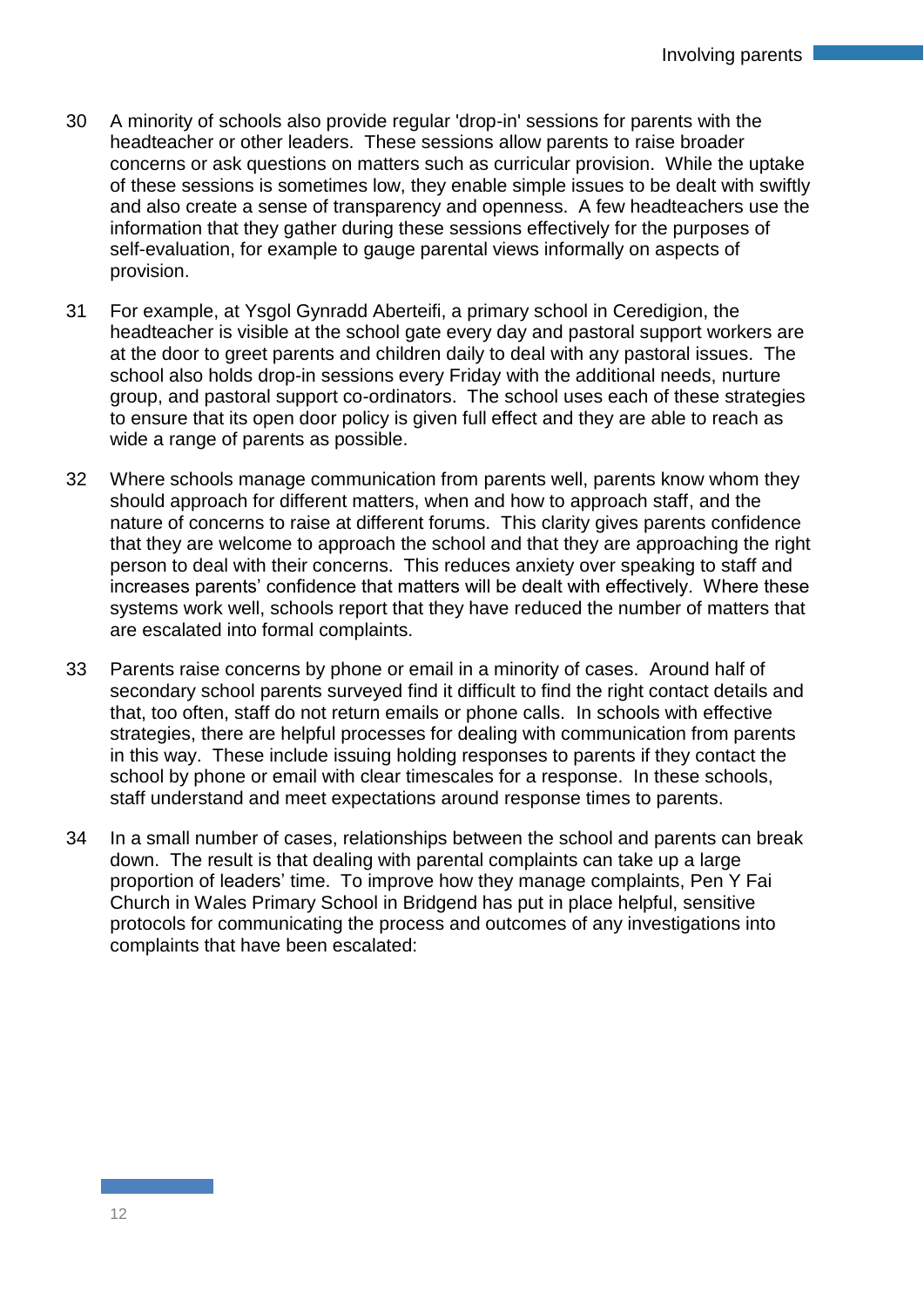#### **Case study: dealing with difficult situations**

**Pen Y Fai Church in Wales Primary School** is situated in Bridgend. There are 230 pupils on roll. Around 4% are eligible for free school meals.

A consultation with parents, feedback from staff and a review of historical complaints confirmed that communication between the school and parents was weak. In a very few cases this contributed to issues being escalated beyond the school, taking up large amounts of time and resource. The headteacher established that the school lacked a coherent system and clear policies for communicating with parents.

The school changed a number of its engagement and communication processes as a result of the consultation. To improve how complaints are dealt with, the headteacher and chair of governors put in place a protocol for responding to complaints that have been escalated to the headteacher and governing body. This protocol ensures that complaints are dealt with holistically, that discussions are recorded and agreed between all parties, and that there is a consistent approach to record keeping. The main purpose of the protocol is to avoid a break down in relationships. It therefore covers as standard:

- a description of the incident
- how it was dealt with initially
- advice and agreement on how to ensure that relationships are maintained while the complaint is being investigated
- an expression of sympathy for the concerns of the parent issuing the complaint
- a description of the school's quality assurance procedures relevant to the nature of the complaint
- a clear indication of the time frame for a response

It also sets out expectations and guiding principles of how complaints will be dealt with.

The number of complaints that have escalated beyond the headteacher has reduced markedly. Surveys confirm that parents are much happier with the way that the school communicates with them.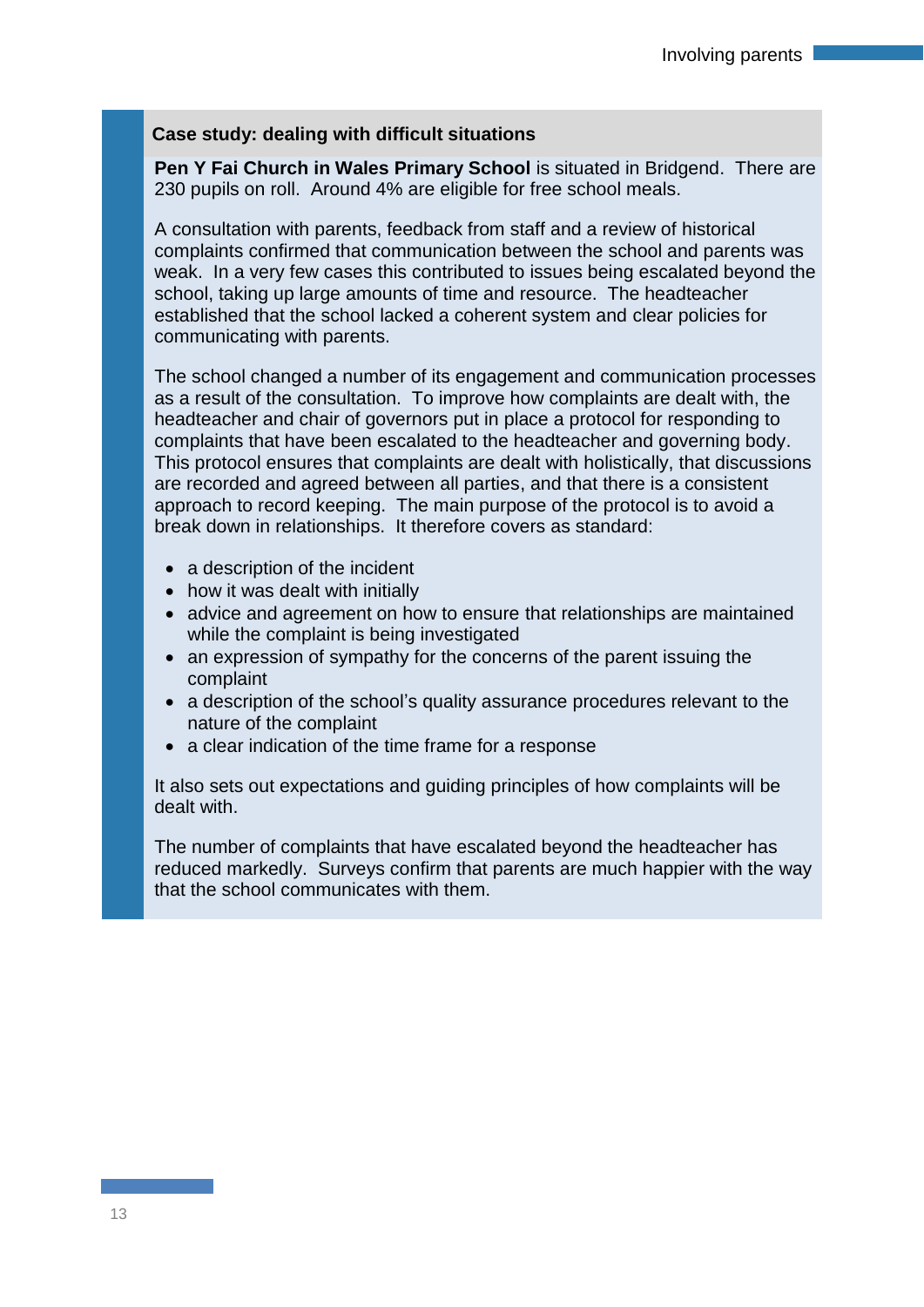## **Informing parents of the work of the school**

35 Schools have adopted a variety of approaches to share information with parents. However, there is a wide variation within and across sectors, with regards to the regularity and quality of information that schools send to parents. Notably, primary school parents receive more frequent communication than secondary school parents, with the latter noting a marked reduction in the amount of information they receive once their children start secondary school. Around half of secondary school parents who responded to our survey do not find that secondary schools communicate with them frequently enough and do not always find the information that they receive useful.

**Using digital technology to keep parents informed of the work of the school**

- 36 The methods that schools use to communicate with parents are changing. Many schools are increasing their range of communication channels, partly in an effort to become paperless in order to reduce administrative and printing costs. However, with only a third of parents reporting that they read their child's diary regularly or use it as a form of communication, schools are also diversifying their approaches in order better to inform, involve and engage parents. To achieve this, many schools are turning to a variety of digital communication methods, for example websites, text and email, social media and similar digital applications. They are used not only because they suit parents' busy lifestyles and are more reliable than pupil post, but parents are also accustomed to using them. A majority of primary school parents and around half of secondary school parents surveyed feel that their child's school communicates with them effectively. Most commonly this is because parents appreciate receiving information electronically.
- 37 The main purpose of all communication received by parents electronically is to inform them of events at the school. Eighty-five per cent of parents surveyed who receive information electronically do so for this purpose. Around 30% of parents have received electronic messages about attendance, while around a quarter receive information on homework, tests or behaviour. This may be partly due to the platforms used by schools to communicate different types of messages. Social media platforms are suited well to sharing generic information such as events at the school and are used widely by schools. Whereas information on an individual child's attendance, for example, is most likely to be sent by text message directly to the parent concerned. Overall, the use of digital applications (apps) is not as widespread as the use of direct text messages or social media.

## **Websites**

38 A majority of schools see their websites as static communication channels, for example as a prospectus for the school and a place to post statutory information. Only a minority of schools use their website as a means of actively communicating with or engaging parents. Often, in these cases, headteachers recognise the damage an out-of-date website can do to parents' confidence as well as the school's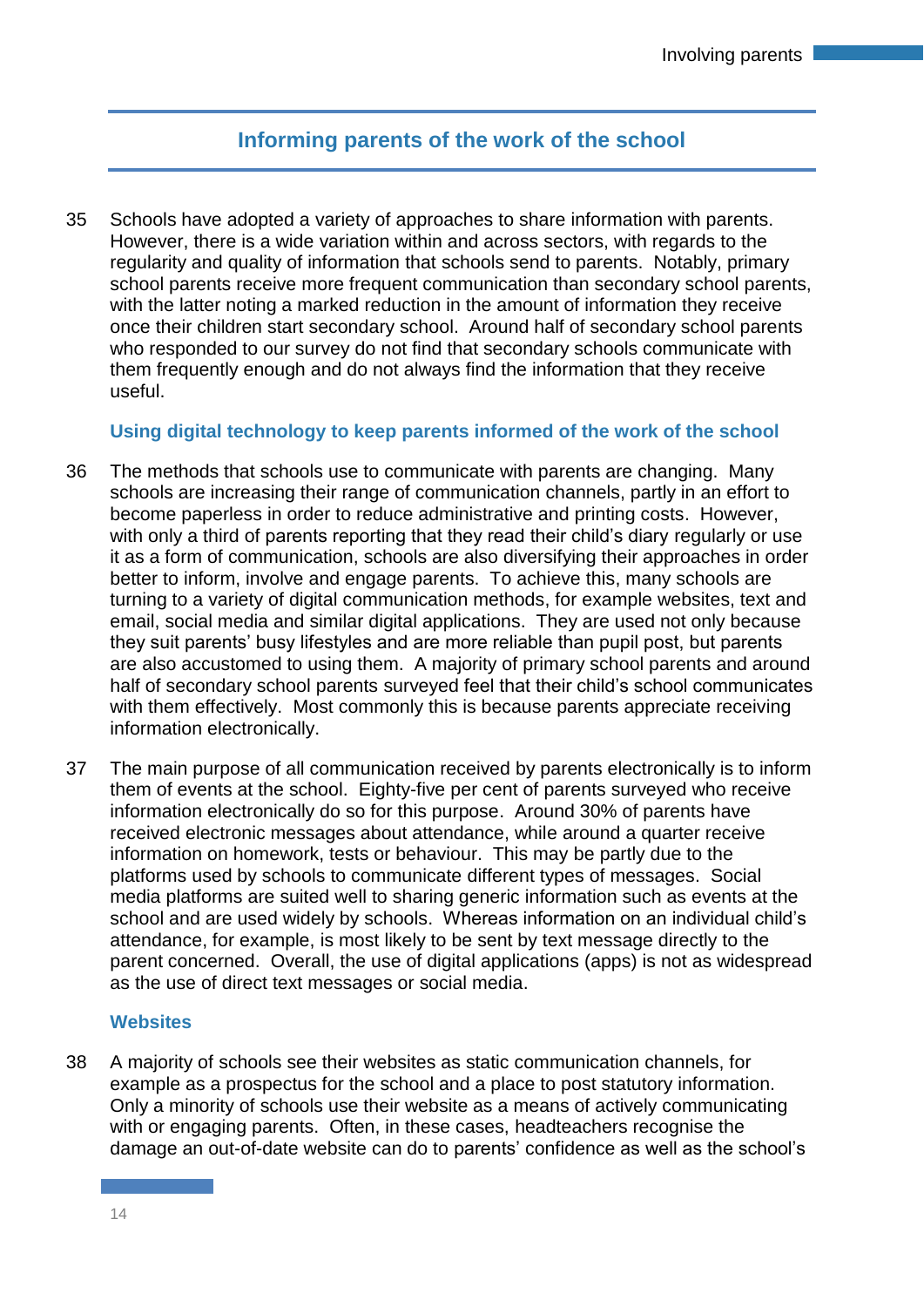reputation, so they keep their websites up-to-date, and post headteachers' blogs, social media feeds, newsletters, and upcoming events on them, for example. A very few schools post information on their website that is specific to individual classes.

39 Only around half of parents find the information on school websites useful or easy to find and a minority of parents do not use their child's school's website at all. This is partly because some of the information on a majority of school websites is out of date. Often, schools report having difficulty maintaining their website. A few websites remain underdeveloped because schools lack the expertise or resource to develop them in-house or the funds to employ people with the skills to set them up. To overcome this, a very few schools have websites that have been set up by and are managed by parents.

## **Text messages and email**

- 40 In our 2009 thematic report, we recommended that schools should improve communication by sending text or email messages (Estyn, 2009). Currently, text messages are by far the most common digital method used by schools to share information with parents. A majority of schools use texts to share short messages such as reminders about upcoming events, for example concerts, parents' evenings or urgent information such as school closures or an outbreak of head lice. Texts are used successfully by a number of schools to contact parents when their child does not turn up for school as part of a first-day response to dealing with school absence. Schools report that most parents sign up to receiving messages in this way and they are the most reliable method of communicating with parents.
- 41 Around half of schools surveyed send regular emails to parents. The advantages are that they can be used to share larger amounts of information than texts because staff can add links and longer attachments. In general, emails have a lower sign-up rate than text messages. They are also not useful for urgent messages, as not all parents check their email accounts regularly.
- 42 Text messages and emails are useful for communicating with parents of children who do not live in the same household as their child. However, messages are too frequently sent to one parent only, usually to the child's mother, and this can inadvertently exclude the father. This is partly because many parents identify the mother as the main carer, but also because schools choose to send to the first named contact only. Too few schools take advantage of the option of sending messages, with consent, to both parents, or to the wider family such as grandparents. In the case of text messages, this is sometimes because there is a cost involved. Around half of schools report that a very few parents do not keep the school informed of changes to their contact details, particularly in socio-economically disadvantaged catchment areas. This limits how effectively schools can engage with all parents using digital means alone.

## **Social media**

43 To extend their reach, the majority of schools are experimenting with social media. It is used in most cases to communicate information and engage in one direction from the school to the parent, and in some cases also the extended family and wider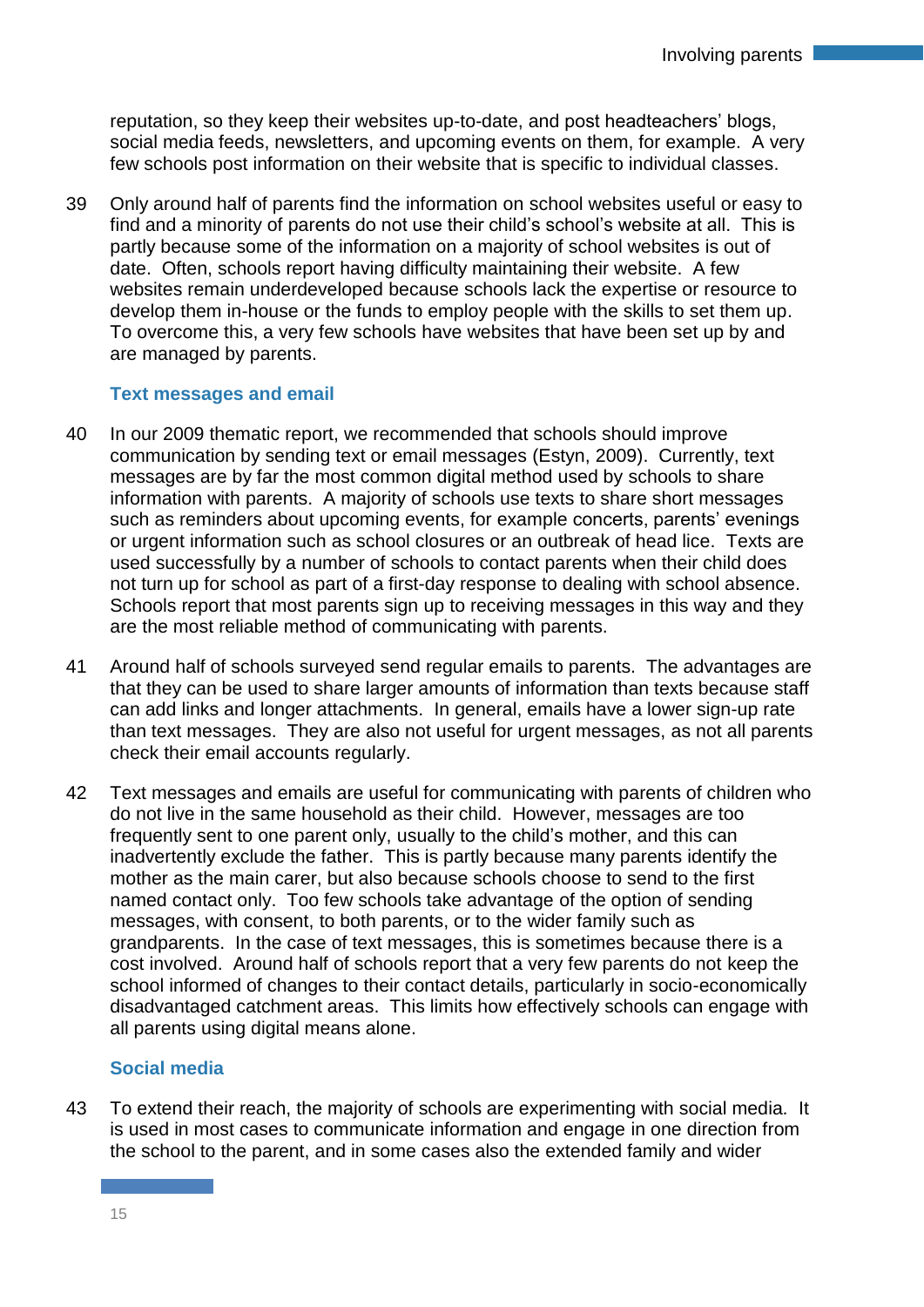community. Most social media feeds are whole-school accounts that are driven often by the headteacher or a senior member of their team. A very few schools have class or subject accounts. As with text messages, busy parents appreciate short bursts of character-limited information and those who are regular users of social media appreciate being involved in the life of the school in this way. This may in part be due to the fact that the percentage of adults accessing the internet using their mobile phones has more than doubled since 2011 (IPSOS, 2017).

- 44 While Facebook is the most popular social media platform in the UK (IPSOS, 2017), only a few schools use it. The majority of schools use Twitter. The main reason for this is that Facebook is regarded as an open two-way method of communicating and headteachers fear that a forum designed to celebrate success and involve people in school life can become a place to vent frustration inappropriately. Therefore, only a few schools use their social media platform as a form of two-way communication between the parent and the school. In a very few instances where this has been attempted, schools have been exposed to negative publicity. This has resulted in closing down this avenue of communication with parents. Schools that manage this confidently approve every external post before it is published. Digital applications used for the same purposes are not open to the public and therefore do not have the same risks. However, they are not useful for sharing information with the wider community.
- 45 A few headteachers report that fathers are more likely to engage with information about the school if shared digitally, such as through social media. In general, however, nearly all schools using social media do not track closely how many or which parents, mothers, fathers or other people read or have joined their groups, and the majority are not aware of how this can be done beyond counting the number of followers. A very few schools have targeted fathers specifically to ensure that they are on board for receiving information electronically.
- 46 While the social media feeds of some schools require parents to be accepted into the group to view posts, some are open to anyone who wants to join, irrespective of their links to a school. In addition, not all schools have clear safeguarding rules in place, such as blanking out names on certificates or agreements around reposting messages. This makes it difficult to safeguard children against image misuse.
- 47 Safeguarding the wellbeing of pupils and staff while striving to engage actively with as many parents as possible through the use of social media requires careful management. A few schools manage this by implementing very clear policies for their use for parents and staff alike. A few schools using two-way social media accounts ensure that only those messages approved by an administrator are posted publicly. However, this requires making someone available to carry out this role and has resource implications.
- 48 In comparison to paper-based approaches to communication, that require greater preparation and forward planning, common complaints from parents about information received electronically are that they sometimes receive too many and irrelevant messages or that schools occasionally send information out very late. This, in particular, puts pressure on already busy households if the message requires the parent to make arrangements at short notice. Around half of schools avoid this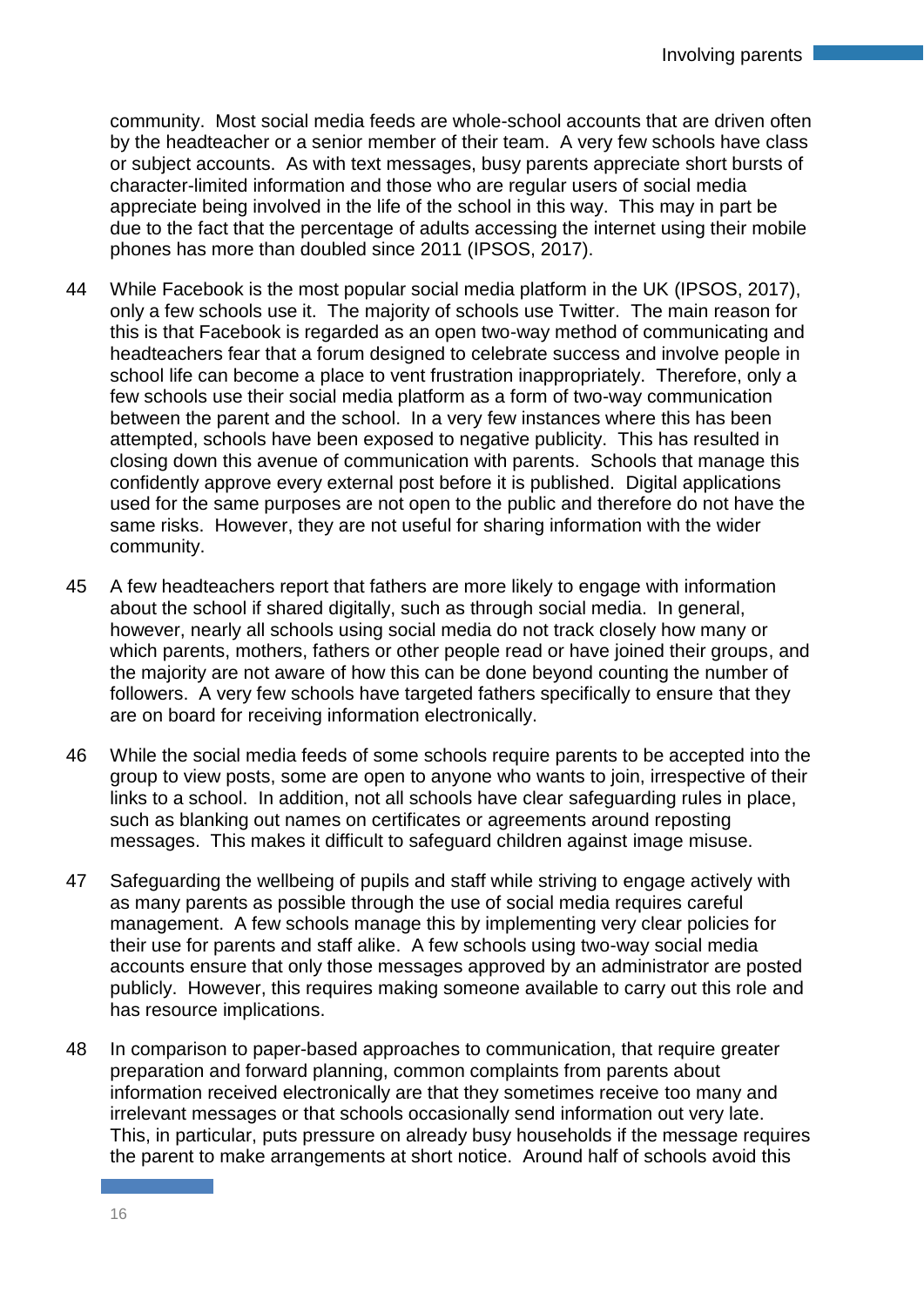by publishing a regular newsletter containing dates of future events. These are distributed digitally and on paper, with text, email or other social media platforms used only for reminders and urgent messages. Other concerns are that the frequency of messages wane as a school term progresses. A very few parents are concerned that social media and applications can be a distraction for teachers.

49 Schools that use these approaches have relied on good practice shared by other schools or personal in-house experience. Although many local authorities have general policies in place regarding the use of social media, a number of schools in the survey have not been able to access support and advice from either regional consortia or local authorities on how to set up and manage their own social media accounts. Too many schools do not understand the full reach and potential of using social media or know how to manage all the risks associated with them well enough.

## **Using digital platforms to build a dialogue with parents**

- 50 In addition to using modern technology to keep parents informed of and involved in the life of the school, a minority of schools are using digital channels to enhance the ways in which they engage parents in learning and wellbeing.
- 51 A few schools use digital technology to respond effectively to the needs of parents who are unable to attend events at school. For example, Pontyclun Primacy School in Rhondda Cynon Taf posts video tutorials of mathematical demonstrations created by pupils on its website for parents to view at their convenience and practise with their children at home.
- 52 A few schools, mostly primary schools, are using digital applications (apps), some of which are free, to share a wide range of information. The schools surveyed are using these apps in a number of innovative ways to help eliminate the traditional barriers between home and school:
	- to send short or longer messages, for example on changes to personnel, upcoming events or newsletters
	- to share attendance statistics, rewards, or information on behaviour and test results for specific children with their parents
	- to share images of pupils' work instantly with parents on their phones, tablets or personal computers
	- to inform parents of specific difficulties their child is having with their learning so that parents can support their child at home
	- to share links to resources, such as videos, worksheets and photos
	- as a homework or reading diary
	- as a home school book for pupils with additional learning needs
	- to enable parents to make their own appointments at parents' evenings with full visibility of available teachers and time slots
	- to consult with parents
- 53 Most parents who receive information in this way believe that their school keeps them well informed. They value that the information they receive is often specific to their child, as well as the opportunity for them to communicate with the school and develop a dialogue around their child's learning. Schools that use them report a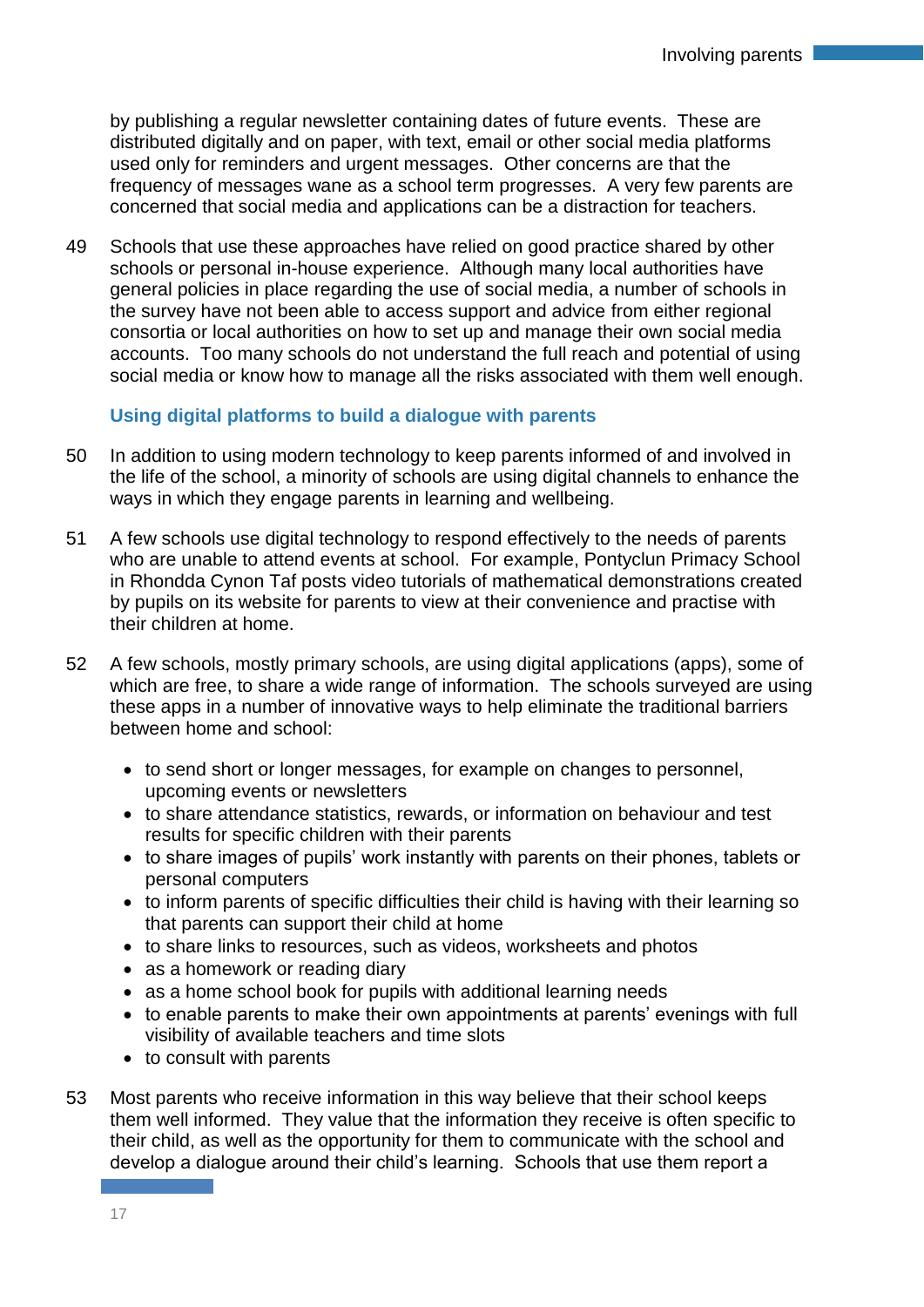number of advantages. As they are based on a digital application (app), they do not need to have up-to-date contact information for parents to be able to send them messages. Messages can be sent to individuals or groups. They remain private between the school and parents and are not open to the public. A further advantage is that parents are not able to repost messages on social media easily.

Headteachers using apps report that they allow the school to follow how well individual parents are engaging with messages and this allows schools to provide additional support where necessary. Schools report that parents are happier with communication at the school and a greater proportion are more directly involved in their child's learning. These schools report improvements in attendance and behaviour. Of the parents who responded to our survey, the use of apps was by far the most positively received form of digital communication used.

#### **Case study: how two schools use technology to build a dialogue with parents**

After an evaluation of its relationship and methods of communicating with parents, **Pen Y Fai Church in Wales Primary School**, Bridgend, recognised that it needed to improve lines of communication between parents and the school. It established that its parents were keen to adopt new communication methods and opted to use a digital application (app) that allows two way communication privately between the school and individual parents. The school uses the app to:

- inform parents of events and work in class and at the school as a whole
- celebrate and reward success
- as a means of sharing pupils' work with parents
- give parents guidance on how they can support with individual areas for development
- inform parents of changes at the school
- as a method for parents to raise concerns with the school
- invite feedback from parents on changes to policies such as behaviour, anti-bullying and uniform

As a result of the introduction of the app, and as experience of the system grows, the school has reduced its use of other communication strategies. All parents now access the app, which is significantly higher than those previously using Twitter alone. The school uses the analytics functions built in to review who is receiving messages. The school has in place a policy of no use after 6pm and is currently developing an acceptable use policy.

Self-evaluation at **St John the Baptist High School** in Aberdare identified that parents frequently complained that they were not sure that their children were receiving enough homework, particularly as how accurately and regularly pupils record homework in their homework diary varies considerably. The school opted to use an app that allows staff to:

- record and upload any homework, including resources, that they set
- share information on whole-school events and promote new activities
- remind parents of policies such as social media, homework and attendance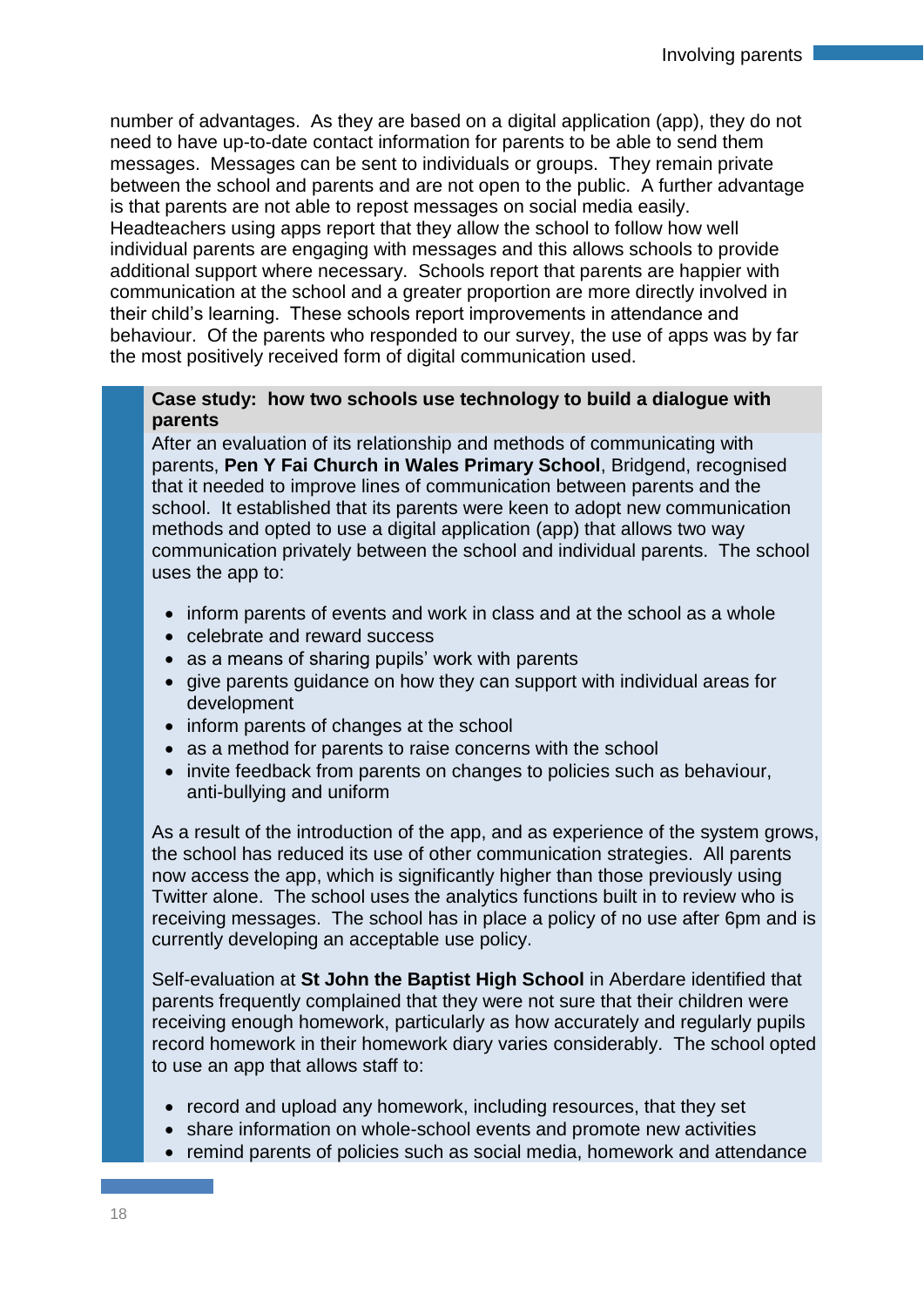• share links to YouTube videos, for example for demonstrations on methods in mathematics

As a result of the introduction of this app, the school has been able to save the cost of homework diaries. The system provides learning managers with reports to monitor and follow up pupils who do not engage with the app over a period of 10 days. For a few pupils with additional learning needs, the app has improved the accessibility of homework as they are able to view it using different coloured backgrounds. The school reports that, with training and support, 85% of parents engage actively with the application and there is a notable improvement in parents' views on homework in self-evaluation.

54 The use of digital applications (apps) poses similar risks to the use of other electronic forms of communication in terms of frequency of messages and expectations around when it is reasonable to contact and expect a response from staff. Schools are beginning to develop policies such as "quiet times" for messaging staff or guidelines, in consultation with staff, for how frequently to post messages using the app. Others have ensured a wide reach to their messages by holding information evenings to support parents in downloading and using these platforms. Ysgol Gymraeg y Fenni, in Monmouthshire, has put in place an acceptable use agreement for staff.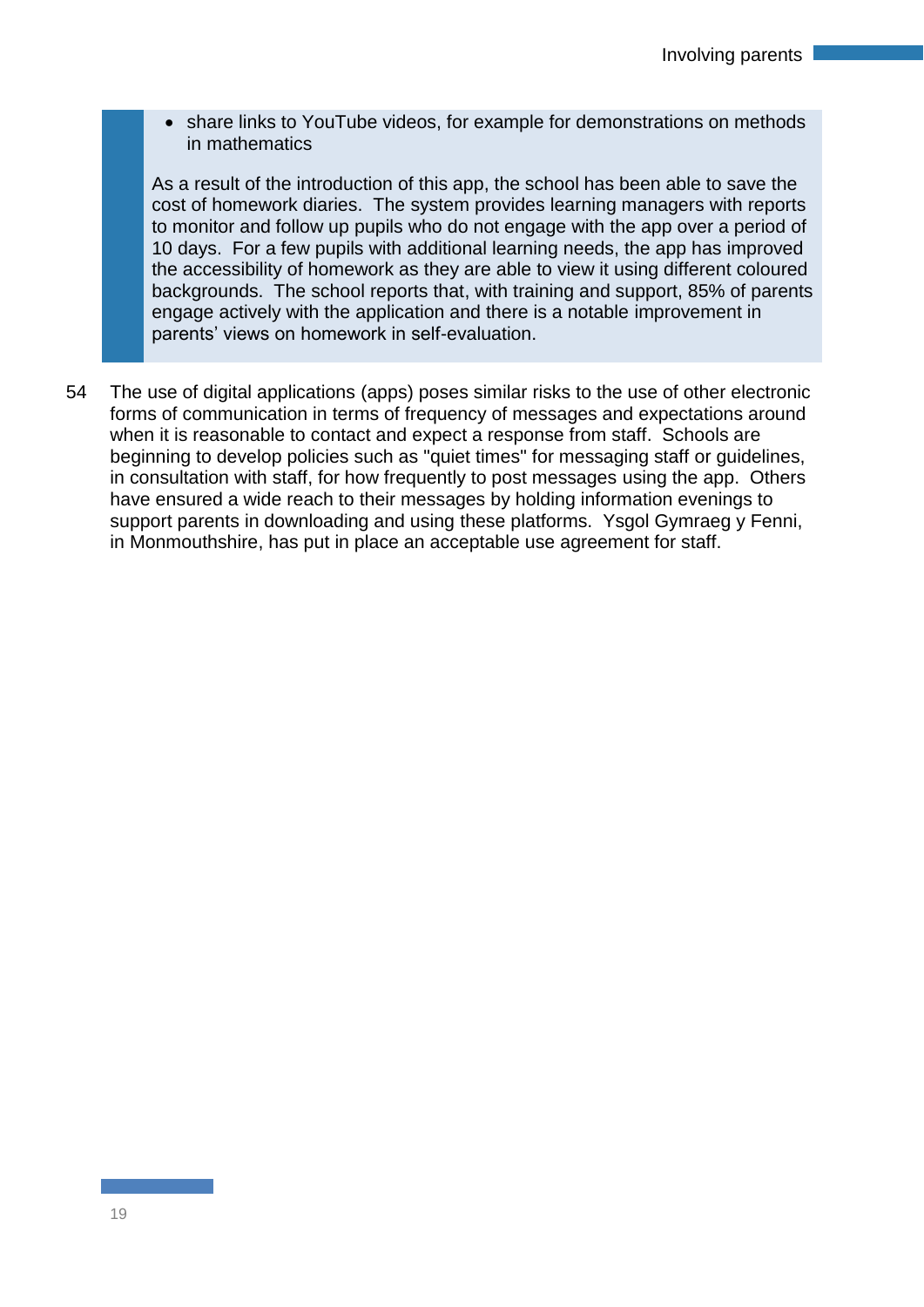## **Providing support to parents with learning and wellbeing**

- 55 Around half of primary school parents and a minority of secondary school parents surveyed report that their child's school helps them well to support their child's learning. For example, they report that they have had opportunities to take part in additional parents' evenings, workshops or programmes to help support their child's learning or wellbeing.
- 56 Most schools, however, do not evaluate the impact of their approaches well enough and measure success based on parent attendance alone. Too often, attendance at these events is low and headteachers question their value. They report a variety of reasons for parents not engaging with their programmes, for example:
	- a lack of time
	- transport challenges to and from the school (this is particularly true of rural locations or where there is no public transport beyond a certain time)
	- a lack of confidence or apathy, for example because of negative prior experience of education
	- a lack of basic skills
	- other societal problems, such as substance misuse
- 57 Consequently, these parents require particularly creative and inventive approaches to become successfully engaged. For example, staff at Ysgol Gymraeg y Fenni, Monmouthshire, put on a crèche to improve attendance and limit distractions. Other schools, such as Ty Gwyn School in Cardiff, provide transport to and from the school in the evening where there is little or no public transport or where a lack of transport for other reasons poses a barrier to attendance for specific parents.
- 58 Many primary schools and the majority of secondary schools organise useful general information events for parents to build their awareness of provision, teaching methods, and activities to support the wellbeing of their children. These include evenings to meet staff at key transition points, information on skills such as the digital competence framework, the new Welsh Baccalaureate qualifications and internet safety. For example, a few secondary schools surveyed have devised well-attended examination skills' sessions as a result of feedback from parents on how they feel the school could help them best to support their children through their exams.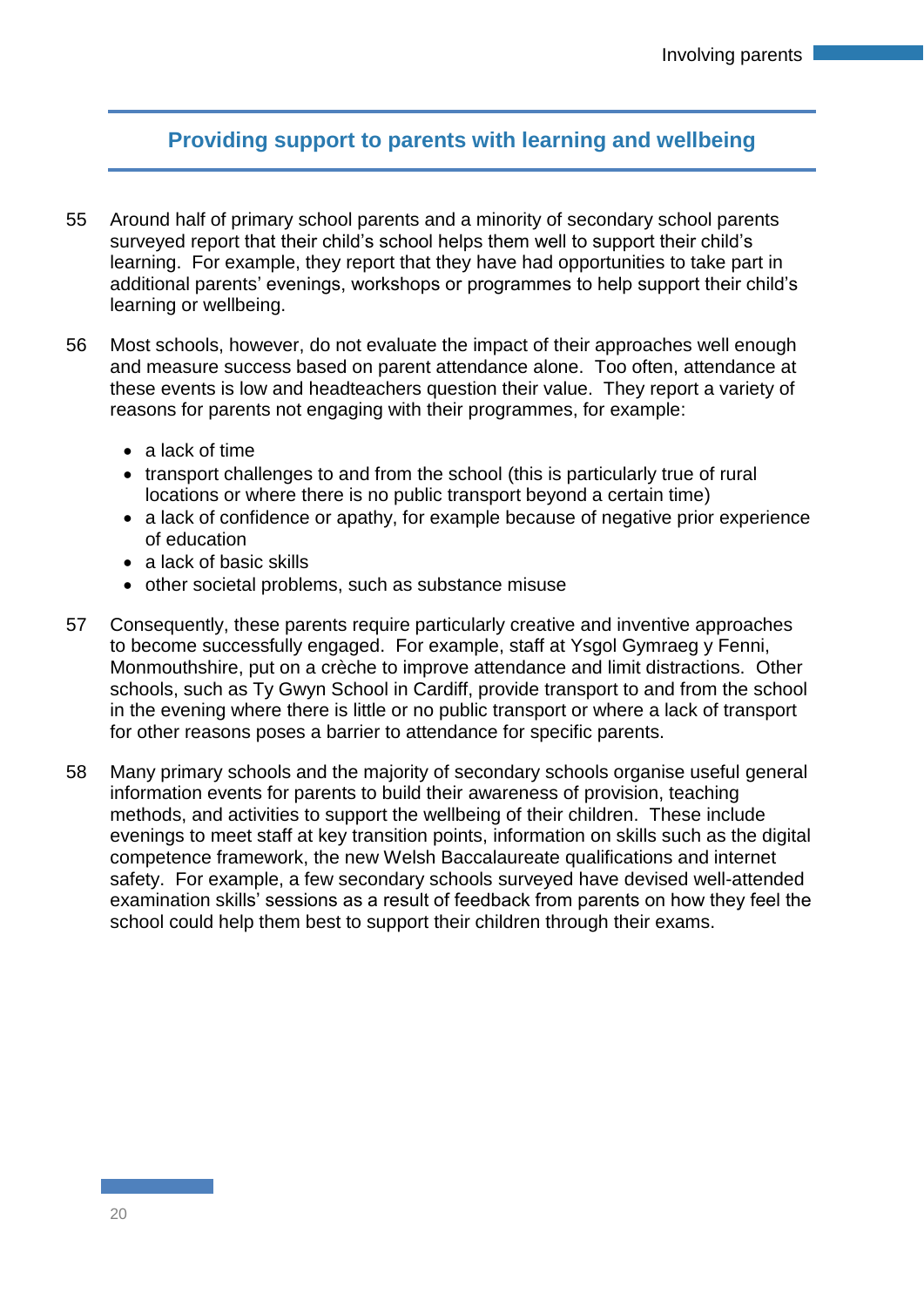## **Case study: helping parents help pupils with exams**

**St John the Baptist High School** is a Church in Wales school in Aberdare. It has 1,031 pupils on roll. Around 13% of pupils are eligible for free school meals.

The school recognised that parents sometimes find the role of supporting children through examinations difficult. Therefore, the school devised a study skills evening for parents and pupils. While the focus of the evening was to provide strategies for pupils, parents were also given practical tips on how to:

- ensure wellbeing and relieve stress
- provide inspiration and incentives
- maintain a positive attitude
- manage time appropriately and effectively
- provide a beneficial routine within the home

Attendance was relatively poor in the first year, but there had been a positive impact on those families that attended. The school reviewed its strategy and improved uptake by holding the evening earlier in the year, advertising it within school and on social media, texting parents and holding one-to-one meetings with targeted pupils.

Attendance at the event improved. Pupils and parents reported greater confidence as they approached examinations. The school's performance in the proportion of pupils achieving five GCSE including English and Mathematics at grades A\*-C improved by five percentage points (Welsh Government, 2017).

- 59 Schools recognise that it is sometimes challenging to attract all parents to information sharing events. A few schools put on curricular and information events after social events, such as carol concerts or celebration evenings, to secure strong attendance and ensure that they have a captive audience.
- 60 Around 60% of primary school parents and 28% of secondary school parents surveyed feel that their school involves fathers and mothers equally in their child's learning. This represents a slight improvement since Estyn last published a report in this area (Estyn, 2009). However, as was the case previously, mothers are more likely to become involved in their children's learning than fathers. A number of schools report that fathers, particularly those who work, find it difficult to find the time to engage with their child's learning in school in this way. They report that activities that they have held in the past have not been well attended and would welcome more support in this area.
- 61 In the best cases, a very few schools organise regular events targeted specifically at fathers or the wider family. For example, Tynewydd Primary School in Caerphilly organises a well-attended annual "Fathers' Extravaganza Day" to encourage fathers to come in and work with their children for the day.

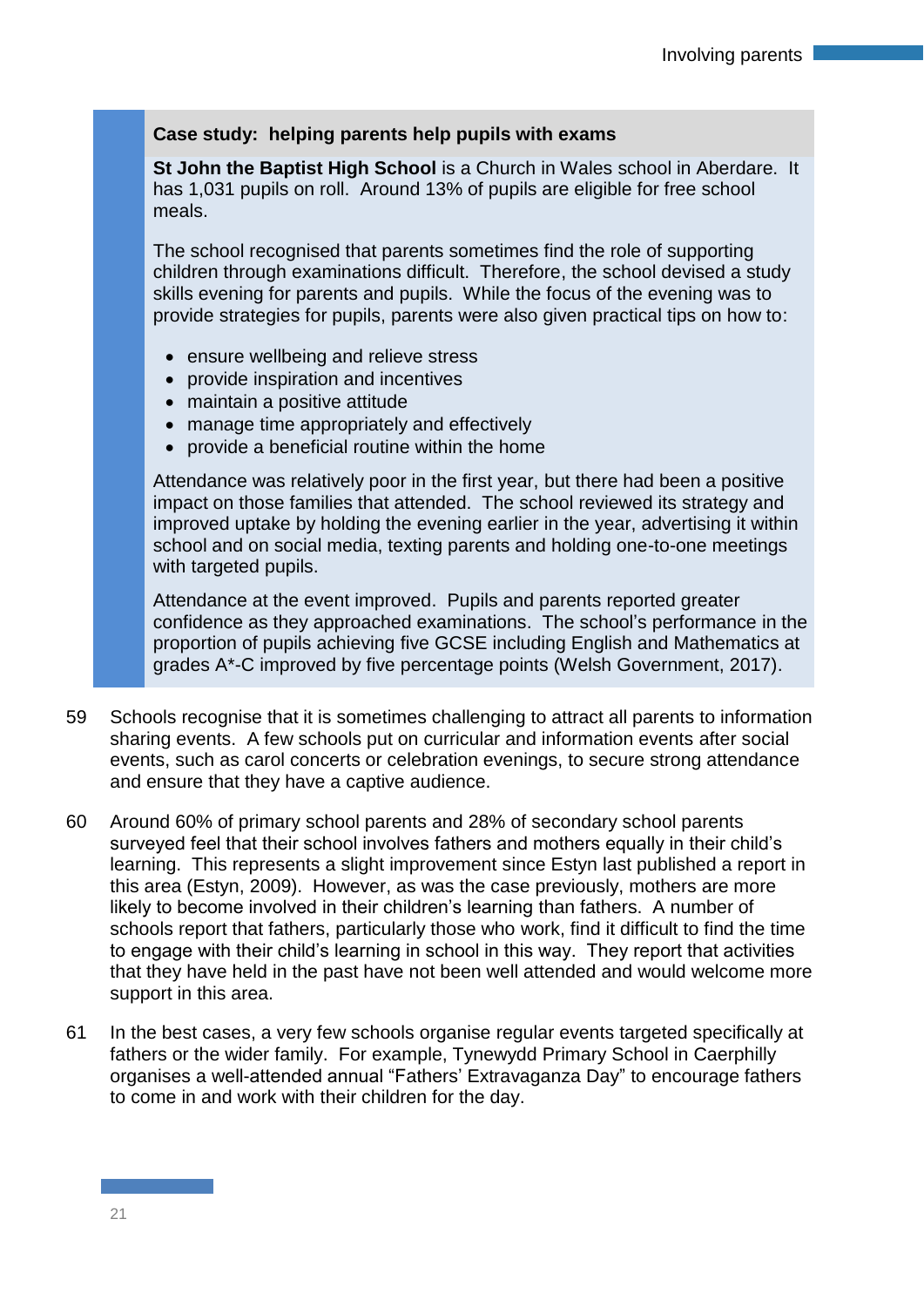## **Case study: engaging effectively with fathers**

**Lansdowne Primary School** is an inner-city primary school in Cardiff. It has 486 pupils on roll and around 30% of pupils are eligible for free school meals. Just over half the pupils are from minority ethnic backgrounds, and around the same proportion have English as an additional language. Around a quarter of the pupils are identified as having a special educational need.

To create opportunities to communicate with families and to ensure that she is visible at the school, the headteacher stands on the school gate every day to welcome families each morning. Parents use this as an opportunity to convey any important information or messages. The headteacher identified that most mothers took their children onto the school playground, while most fathers left their children at the school gate. She also noted that the mothers were more likely to engage with her than fathers, or to take messages to the school office.

A small group of the fathers that dropped their children at the school gate congregated on the other side of the road, talking to each other. The headteacher spoke to them and invited them to come and meet with her to have a chat. Initially three accepted her invitation. She asked them questions about why they did not come onto the school playground and they were able to provide lots of helpful feedback including:

- They felt intimidated by the teachers because they had not had a good experience of school themselves.
- They felt that the school favoured mothers because text messages were always sent to their partners/ex-partners and not to them.
- They felt concerned about giving messages to administration staff in the school office because the waiting space by the school office was very small and they were concerned about bumping into other people that they were having difficulties with outside of school.

These fathers were invited to come and meet with the headteacher again in two weeks' time in order to think further about the barriers to approaching the school and to work together to come up with solutions. They were asked to talk to other fathers to see if they would come to the meeting as well. Seven fathers attended the second meeting. The headteacher arranged to meet with them every two weeks to work on a number of barriers and solutions. She also sent out letters to families inviting fathers and male carers to join the group, and spoke to more fathers on the school gate. The group continued to grow at each meeting, until the school had finally successfully engaged 19 fathers, who attended all or some of the meetings.

The group supported the school to come up with some solutions to the barriers they had identified that prevent fathers from engaging with the school, for example:

 The teachers took it in turns to stand on the school gate with the headteacher so that they could meet families at the gate in a more personable way to encourage fathers to not see them as a threat.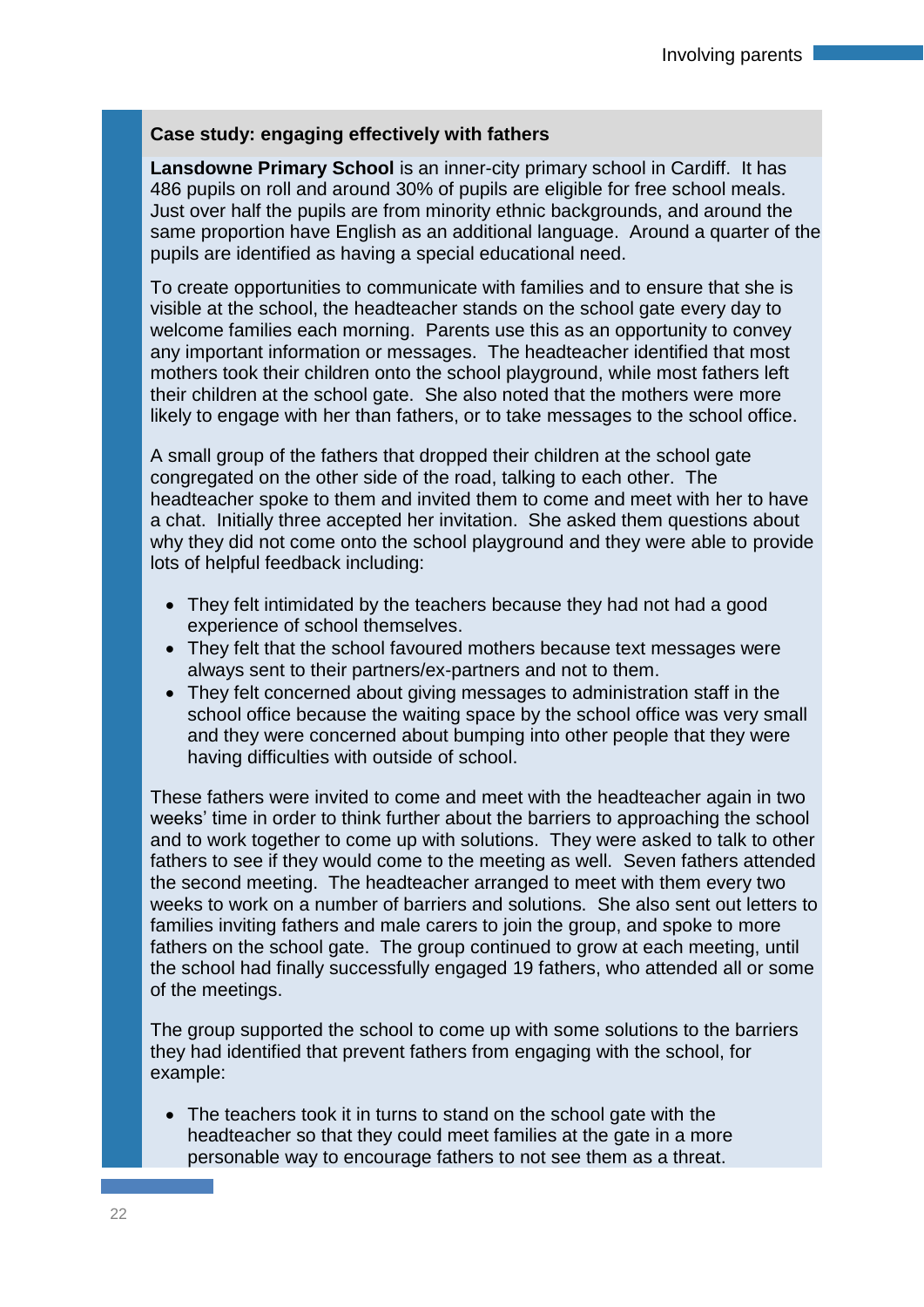- The text message service that the school was using was changed because it only allowed the school to send messages to one phone number per family and this defaulted to the mother's number when there was more than one parent with custody. The school selected a system that allowed two phone numbers per family.
- The school made changes to the fabric of the entrance hall, extending it and creating a large waiting area so that people no longer worried about sharing a confined space with others that they were having difficulties with outside of school.
- The father group also started to support with decisions about curriculum changes, for example looking at reading schemes in terms of which books they thought might engage boys. They also looked at the learning environment and a group of fathers volunteered to help build a numeracy pirate ship to engage boys with mathematics.

This work has had a considerable impact in a number of areas of the school's work:

- More fathers have started bringing their children onto the school playground and sharing messages with staff on the school gate, or with the school office.
- The number of boys reading at home using the new reading scheme increased by over 50%.
- Attendance rates of boys that live with just their fathers improved.
- The number of fathers attending parents' evening increased by 23% in the first parent meeting after starting the fathers' meetings.
- The school now no longer has a separate fathers' group, but rather a parent group with good representation of mothers and fathers. This suggests that fathers feel as engaged as mothers.

## **Workshops or learning programmes**

- 62 Many schools across all sectors have put in place at some time or another workshops to help a small group of parents support their children with specific aspects of their learning or wellbeing, such as the development of literacy, numeracy, or other communication skills, such as Makaton, or with their behaviour.
- 63 However, only a few schools evaluate the impact of their workshops for parents on pupil progress effectively. Schools that put in place structured support for parents, rather than stand-alone events, are more likely to evaluate the impact of their approach on standards and wellbeing.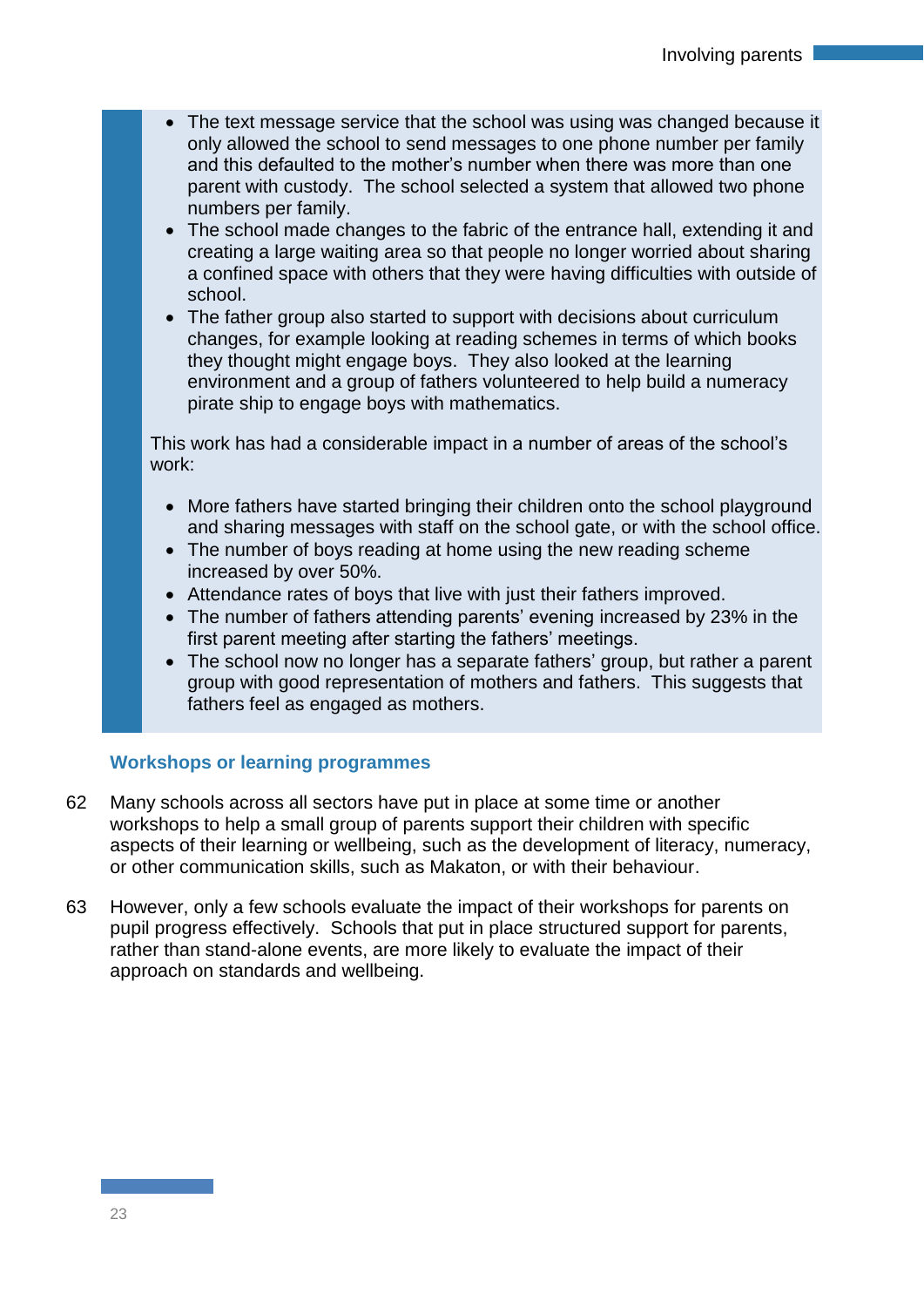## **Case study: working with parents to accelerate emotional development**

**Maesyrhandir Community Primary School** is a community primary school in Newtown, Powys. It has 210 pupils on roll. Around 40% of pupils are eligible for free school meals.

A large proportion of pupils displayed delayed emotional development, many of whom found it difficult to sustain positive relationships. The approach was chosen because it is evidenced based, and provides tailored action plans for school and home to address pupils' individual needs and accelerate emotional development.

Working closely with parents is integral to the success of the programme. Trained staff met regularly with parents to discuss children's individual needs and explain the intervention to them. Home plans were given to parents to carry out with their children outside of school. A dedicated "Thrive Hive" was set up for key adults, including parents, to work on action plans. In addition, the school teamed up with a local charity "Honeypot" to enable targeted children to spend one day a week at the centre to work on their plans for a period of six weeks. Parents were invited to spend the last day with their children to have fun with their children while they worked together on the programme. The cost of the programme was met through the pupil development grant.

The programme provided staff with a positive and structured approach to support pupils with emotional development. Nearly all pupils have made notable progress, with around half reaching the right stage of development for their chronological age. The school plans to staff the Thrive Hive fully and train the Additional Learning Needs Co-ordinator to become a Family Thrive Practitioner.

## **Pre-school programmes**

64 A minority of primary schools are particularly effective in engaging with parents before their child joins the school. These can be activities such as baby massage, or other activities to support with child development or nurture provision. These opportunities are used effectively to build positive relationships, to support families with specific advice, and to identify and put in place support for additional learning needs at an early stage.

#### **Working with partners to engage effectively with parents**

65 Nearly all schools work appropriately with outside agencies and other partners to provide support or develop their own provision for vulnerable learners and their families. Where this is particularly effective, schools, often in partnership with community groups, provide family learning programmes and advice for parents on medical, educational and wellbeing issues. In schools with good practice, staff co-ordinate highly effectively the work of specialist services to support parents and families dealing with challenging circumstances or in crises. Some schools recognise that parents feel more confident meeting with external agencies on the school campus and facilitate this. These approaches effectively support the wellbeing of families and pupils to reduce the likelihood of exclusion, to improve attendance, or to provide effective alternative provision for vulnerable pupils.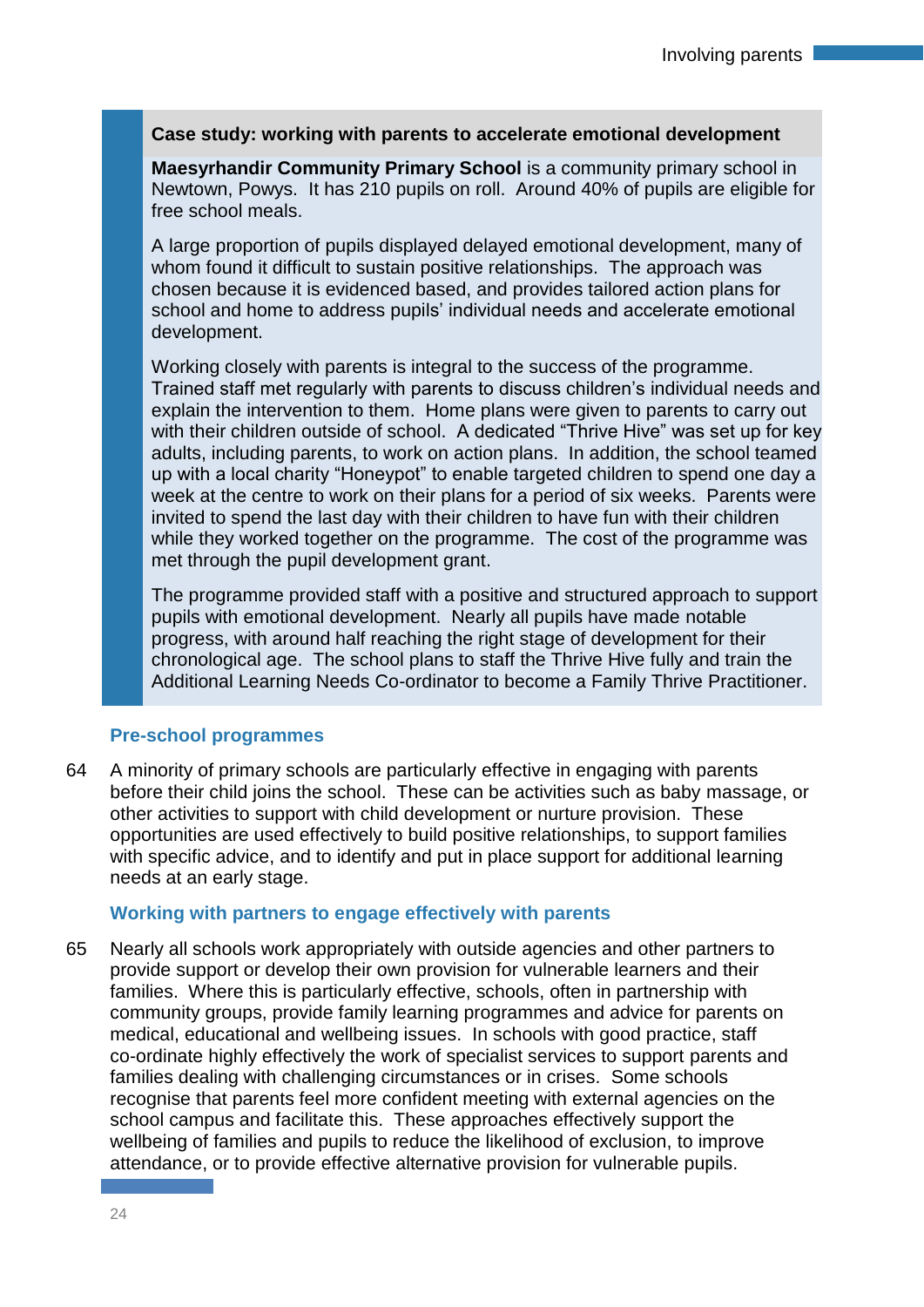## **Home school co-ordinators**

66 A minority of schools, often primary schools, have appointed home school co-ordinators to provide pastoral support for parents and to help build relationships between schools and parents who find it challenging to engage. Where this role is carried out particularly effectively, the home school co-ordinator has considerable experience in dealing with vulnerable learners or supporting the local community and often plays a key role in brokering multi-agency and partnership working. They build the trust of parents successfully, organise, and sometimes develop and deliver family and community learning activities. Some are also deployed to assist with parent councils. In a few schools they play a pivotal role within a whole-school approach to family engagement.

## **Family learning activities**

67 A few schools, particularly primary and special schools, run family learning activities that enable parents and their children to learn something together, for example coding and cookery clubs. Ysgol Aberteifi in Ceredigion has held sessions where pupils as "digital wizards" train parents to use specific ICT platforms such as HwB. The school has also created a "homework grid" system that provides opportunities for pupils and parents to work together on specific tasks. A few schools also help parents to re-engage with education by providing opportunities to gain accreditation through Agored Cymru, adult learning or university courses, for example on child development.

## **Case study: Family learning**

**Ty Gwyn School** is a local authority day special school located in the Ely area of Cardiff. It caters for 172 children and young people aged 3-19 years who have profound and multiple learning difficulties. Many pupils also have a diagnosis of autistic spectrum disorder and present with severely challenging behaviour.

Forty-two per cent of pupils are eligible for free school meals and 42% are from non-white backgrounds. Almost all pupils are functioning within P-scales.

As nearly all pupils are transported to school, there are limited opportunities for face-to-face contact with parents. Therefore, the school sought to find alternative ways to engage with parents. It opened a Family Centre in 2007 to provide advice, support and training for parents and families. The Centre has grown over the last 10 years and now provides an extensive range of provision to support parents. This includes:

- counselling
- English for speakers of other languages
- behaviour management
- home support visits
- parent and baby groups
- ICT for beginners
- toy and resource lending library
- touch therapy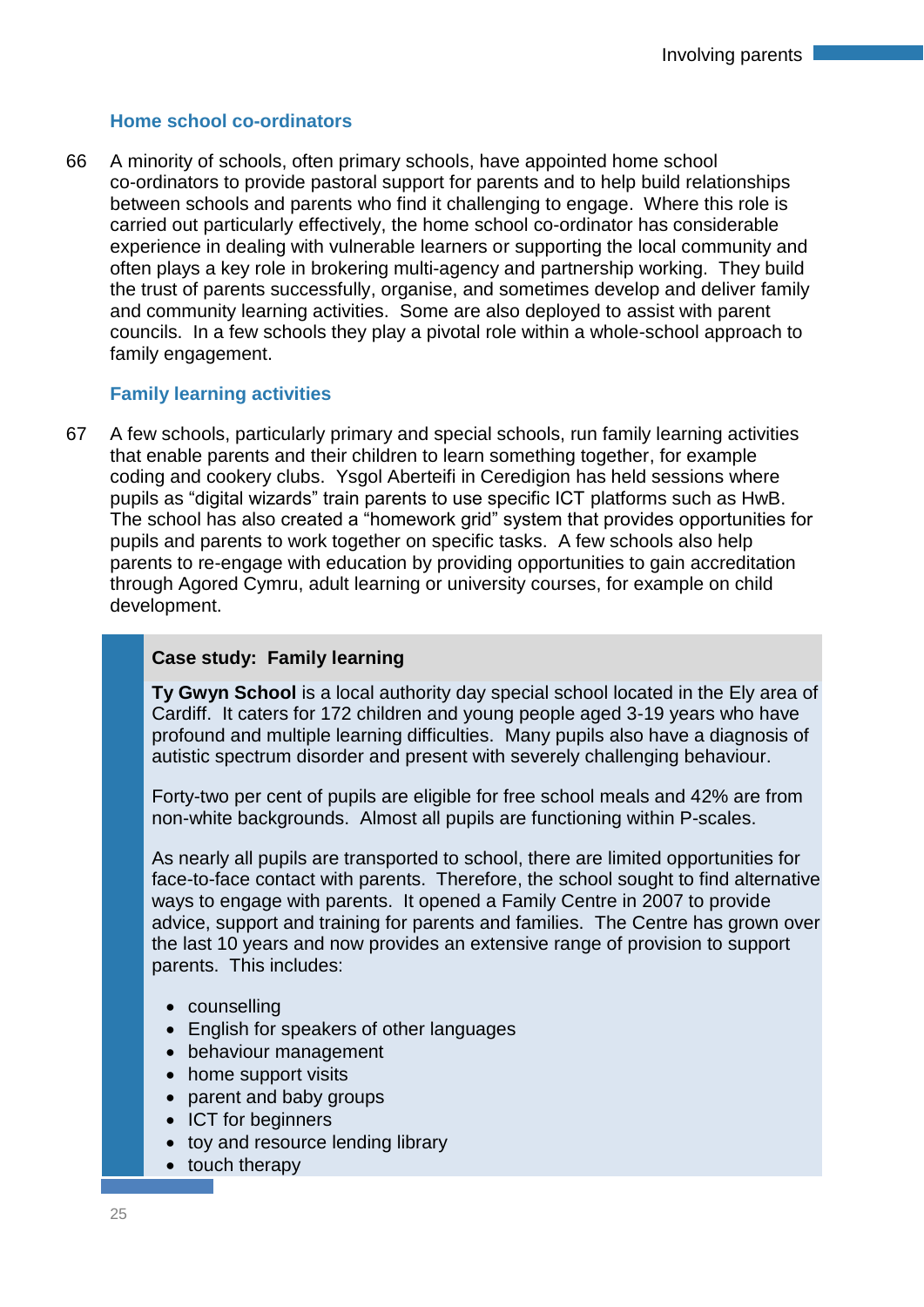- Rubicon dance
- craft classes
- healthy eating
- $\bullet$  keep fit
- sleep clinic
- $\bullet$  epilepsy training
- paediatric first aid

The school worked closely with the local authority's black and minority ethnic support services to tailor their services, taking into account cultural sensitivities and individual needs, for example by providing childcare, transport and a few female-only programmes.

In addition to the Family Centre, the school also has a dedicated room for parents to use when they visit the school. The room has a TV, a music system, toys for younger siblings, internet access and refreshments, as well as a range of information leaflets for parents. The relaxed atmosphere helps parents to prepare for consultation that can be quite stressful at times.

Parents appreciate the "one-stop shop" at the Family Centre. Parents on behaviour programmes report increased confidence in dealing with challenging behaviour. Families welcome the opportunity to meet with other families experiencing similar issues and a few have developed strong friendships with other parents through their dealings with the Family Centre. Staff at the centre respond proactively to parents' needs by arranging expert input for specific concerns or by signposting to organisations that can provide further support. Many parents continue to use the centre as a place to socialise when their children progress to the main school.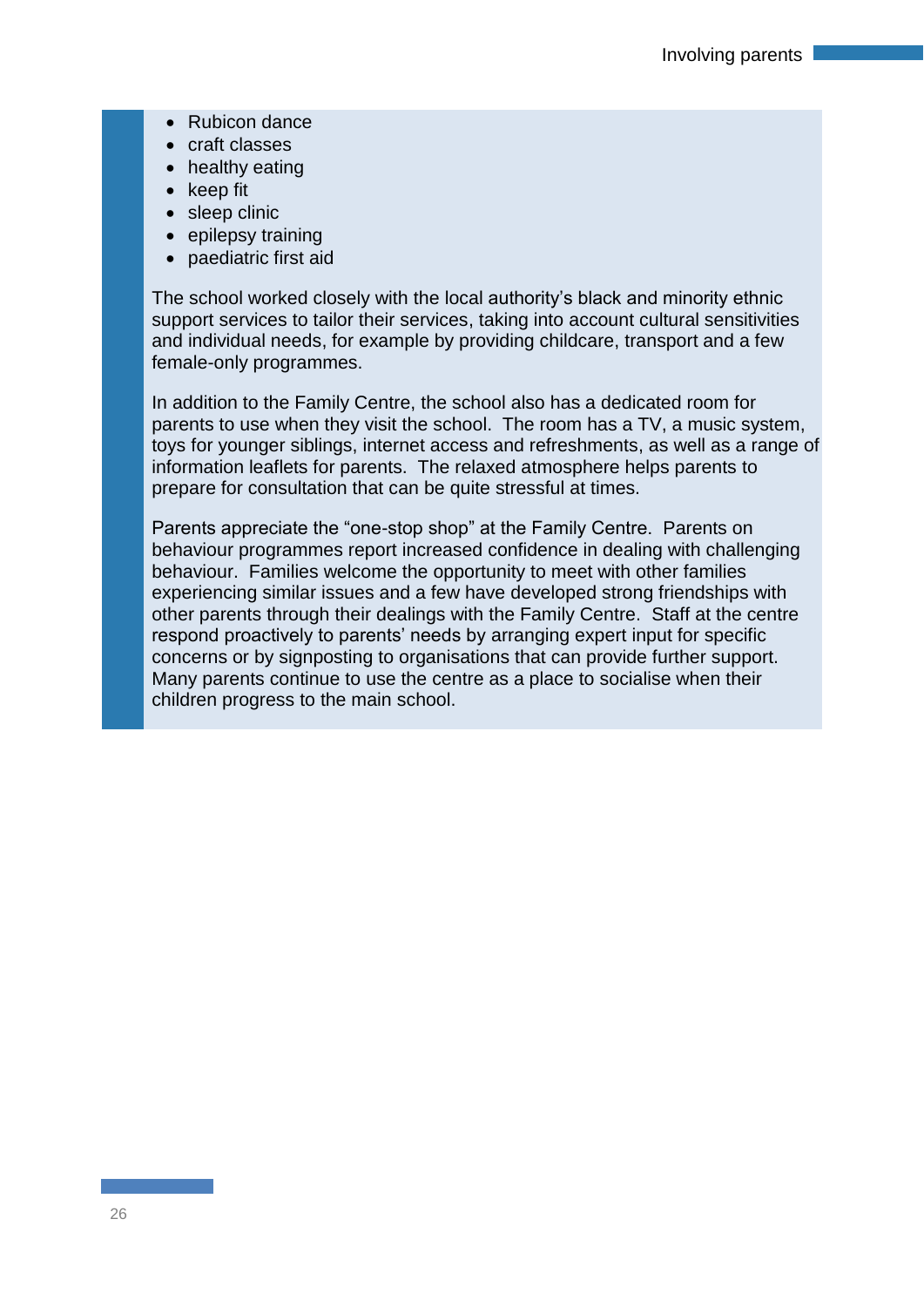## **Involving parents in the life and work of the school**

#### **Celebrations, social events and volunteering**

- 68 There are a number of ways that schools encourage parents to become actively involved in the life of the school. Nearly all schools across all sectors invite parents to concerts, drama performances and other events to celebrate the work of pupils. Many primary schools or their parent teacher associations organise social events, such as coffee mornings, and drop-ins for parents to build relationships with the school and other parents. The majority of schools invite parents to volunteer. This is an area of family engagement where a few schools engage fathers successfully. However, the success of these initiatives varies depending on the level of engagement required. Many of the barriers to involvement identified by schools mirror those that they experience when arranging activities to support parents to engage in their children's learning.
- 69 Parents of secondary school children have fewer opportunities to become involved in the work of the school than parents of primary school children. Around half of secondary school parents and a minority of primary school parents do not feel that they have suitable opportunities to become involved in the life of the school.
- 70 Where schools have active parent teacher associations, many raise funds for the school and support at school events, and a few engage with the wider school community to support learning and consultation activities. In a few cases, schools and parents report that the core group does not always successfully engage the wider parent community.

## **Consulting with parents on provision**

- 71 Many schools consult appropriately with parents, for example by requesting feedback at the end of a child's report, issuing general annual questionnaires or, less commonly, holding wider bespoke consultation exercises on matters that affect them such as uniform, bullying, or health and safety matters. Schools across all sectors report that returns to questionnaires or responses to wider consultations are generally low. In addition, only a minority of parents feel that their child's school consults effectively with them on their child's education, makes the changes they suggest and informs them well of the changes they have made as a result.
- 72 While they welcome the fact that schools are beginning to embrace social media, parents commented that schools could do more to allow parents to share their views or information using modern technology and should use these channels as an opportunity to control the narrative or to use negative feedback as part of self-evaluation, rather than allowing rumours to spread on social media forums. However, this is difficult using social media, as it lacks the privacy necessary to safeguard individuals' rights and is time consuming to manage.
- 73 A few schools successfully consult with a wider cross section of parents by using electronic surveys. They report that parents are more likely to respond candidly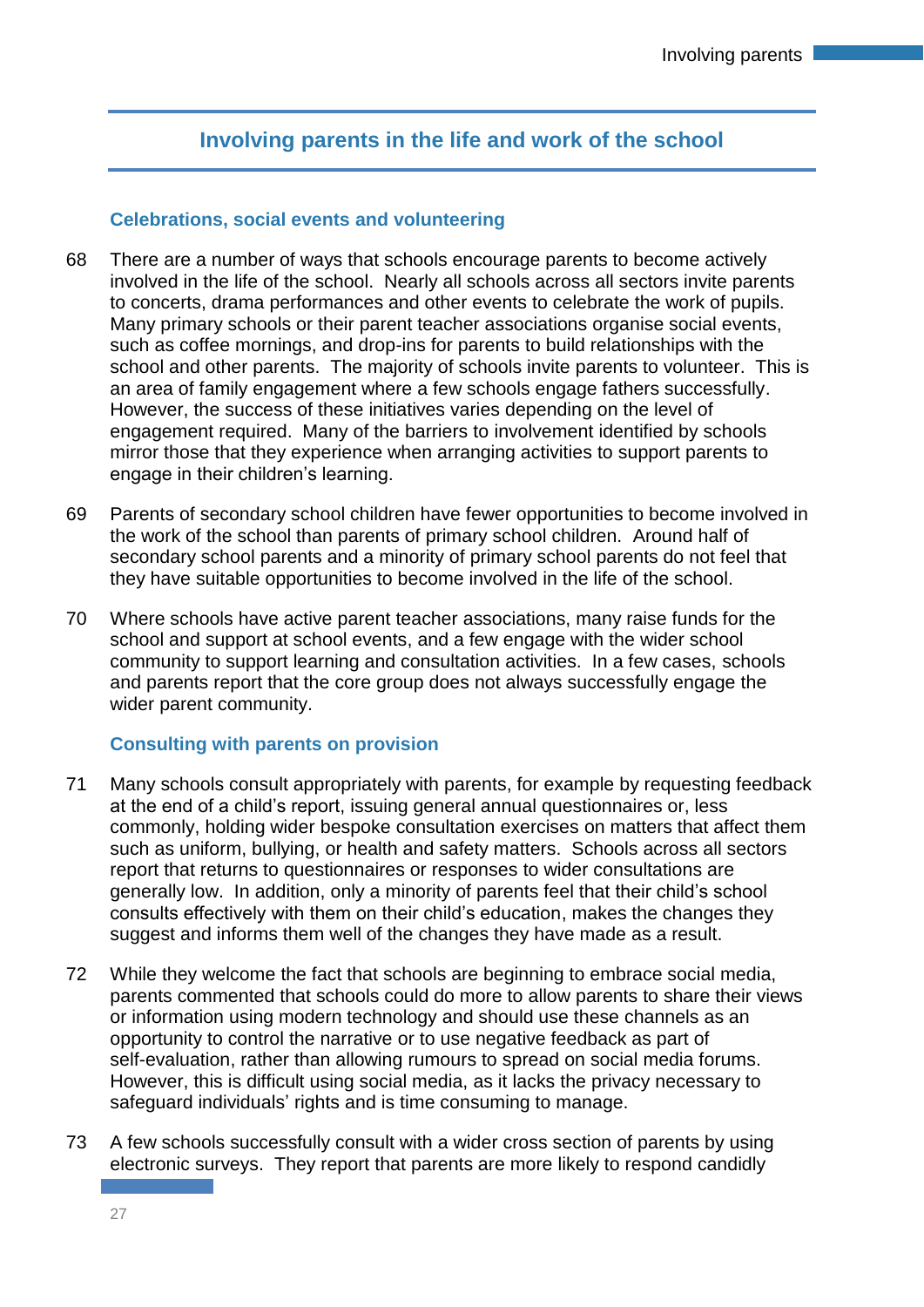because responses are anonymous and therefore more useful for self-evaluation purposes. A few schools are using closed digital applications to gauge parental views and launch consultation exercises such as changes to policies.

- 74 Around half of parents surveyed raised concerns about how well their school's governing body represents parental voice. The reasons for this are complex. Of the schools surveyed, only a few headteachers were confident that their governing bodies were representative of the socio-economic composition of the school, and only a few schools reported that they actively monitored and ensured that their governing body reflected the whole-school population. This has not improved since Estyn last published a report on this topic in 2009.
- 75 Where governing bodies have little or no direct contact with parents, parents report that they do not know who their parent governors are or how they support school improvement. This is particularly true of secondary schools. This makes them appear remote and these parents lack the confidence that the governing body represents their interests effectively. This view is exacerbated when parent governors are also teachers or other employees of the school. While many parent governors who are also employed by the school are valued by parents and teachers alike, in a minority of cases this can make parents perceive that parental representation has been removed from the body and this poses a risk to its credibility.
- 76 Schools with good practice take a variety of approaches to improving the reach of their governing body. For example, they have dedicated pages on their website or social media pages for information from governors. Some governing bodies hold information evenings or question and answer sessions for the wider parent community, or they consult with parents instead of the school's leaders for the purposes of self-evaluation. For example, the governing body at Ysgol Gymraeg y Fenni, Monmouthshire, holds consultation meetings with parents without members of school staff present, to encourage parents to be open. Consultations like this have led to the introduction of a Facebook page, which 70% of parents follow, and a change to the length and regularity of newsletters. Other examples of approaches by governors to engage parents in their work include schools that have given a governor specific responsibility for co-ordinating the governing body's family and community engagement.
- 77 A minority of primary schools and a few secondary schools attempt to engage a wider cross section of parents in consultation through their parent forums or councils. While some parent councils have evolved from the school's parent teacher association, or while it fulfils this role alongside its fundraising and social activities, many have been set up specifically to support the school with self-evaluation. Schools with parent forums have adopted a range of practices to encourage strong participation and raise the credibility of the forum, for example by electing one parent from each form, or by not calling them "meetings". Effective parent forums are often supported by a member of the school staff, for example the family or community liaison officer, a leader or the headteacher. A few parents' associations also have clear terms of reference or charters. These approaches ensure that meetings remain constructive environments for school improvement. Overall, schools with parent councils consult effectively with parents on a wide range of provision, such as pedagogy, the curriculum or their information and learning needs.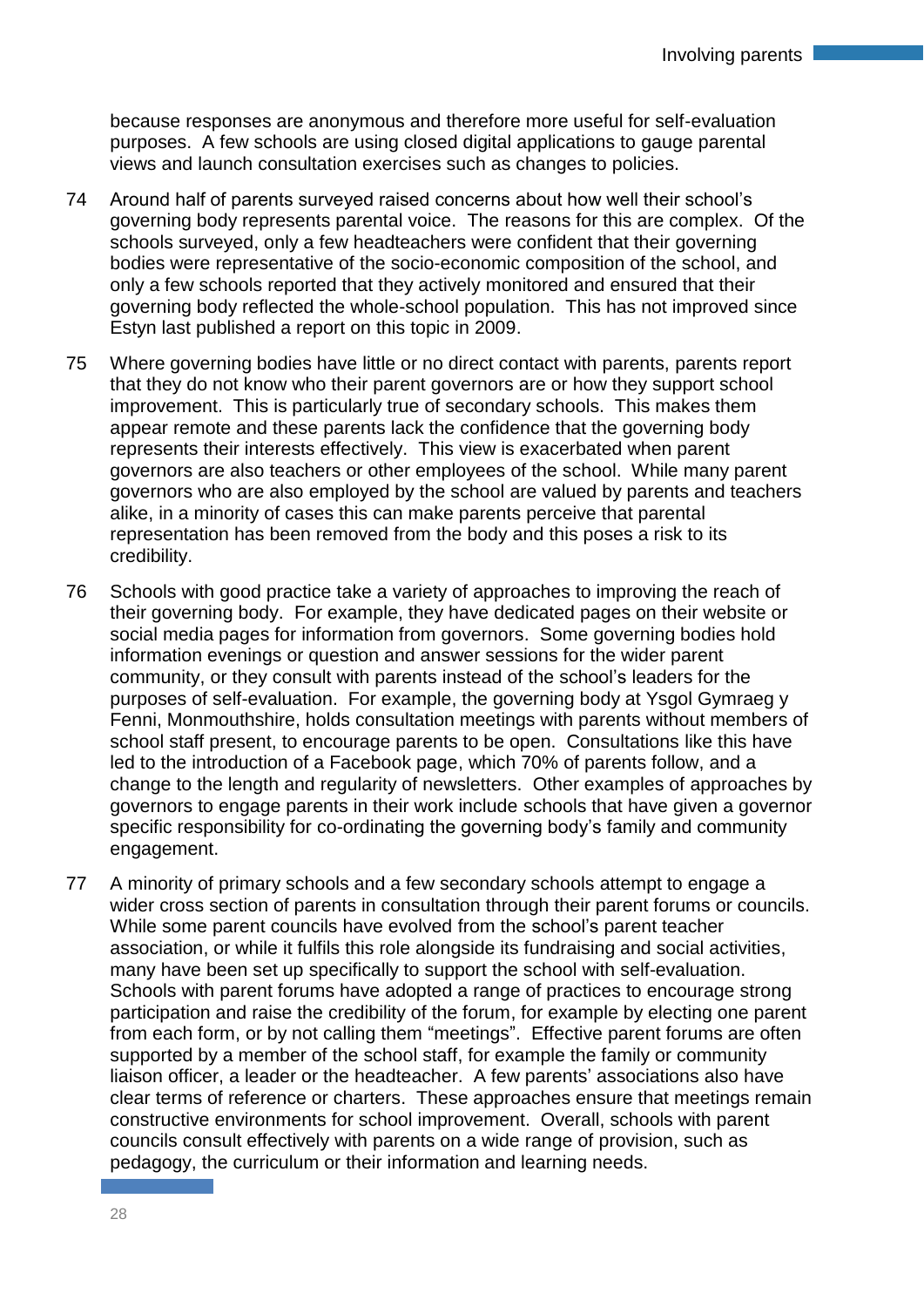#### **Case study: Parent councils**

**Pontyclun Primary School** is in Rhondda Cynon Taf. There are 519 pupils on roll. Around 6% of pupils are eligible for free school meals.

During its inspection in 2016, the school was given the recommendation to improve communication with parents. In response to this, the school appointed a leader for communication and used the FaCE toolkit alongside actions in its post-inspection action plan not only to improve how it communicates with parents but also to increase parental engagement and raise the profile of the school in the local community.

The school carried out a baseline audit of its approaches using the toolkit, which formed the basis of its action plan with key priorities.

The communication leader consulted with parents at an open evening on their communication preferences. The evening provided actions to improve communication, but also impetus to form a parent council in order to improve parental involvement in decision-making. The council meets half termly, has an agreed charter and protocol for running meetings. The communication leader sits on the council as a representative of the school, but meetings are chaired by an elected parent representative. Agendas are set based on a combination of needs identified by the school and by parents, communicated through the representatives. Minutes of meetings are published and the council's charter has clear guidelines on the use of social media to ensure consistency of feedback to parents.

The school also appointed a governor responsible for family and community engagement, and developed its use of Hwb as a tool for engaging families and to trial ideas suggested by the parent council. Progress against its action plan is reported to the governing body each half term.

The results of a community questionnaire were used to introduce ways for members of the community to contribute to the life and work of the school and vice versa. From this, the school's choir attended community events, and local businesses have provided visits and workshops for pupils and families. This work has been celebrated though the school's website and pupil newsletters.

So far this work has led to increases in:

- members of the school's parent teacher association and parent council
- invitations to local events
- enquiries from companies to work with groups within the school

As a result, partnerships between the school and the local community are more effective and there has been a notable rise in the profile of the school in the local area.

Moreover, the partnership between the school and parents is more effective and all stakeholders are involved meaningfully in the school's operational and strategic development.

The school continues to work towards "successful schools should" statements in the FaCE toolkit.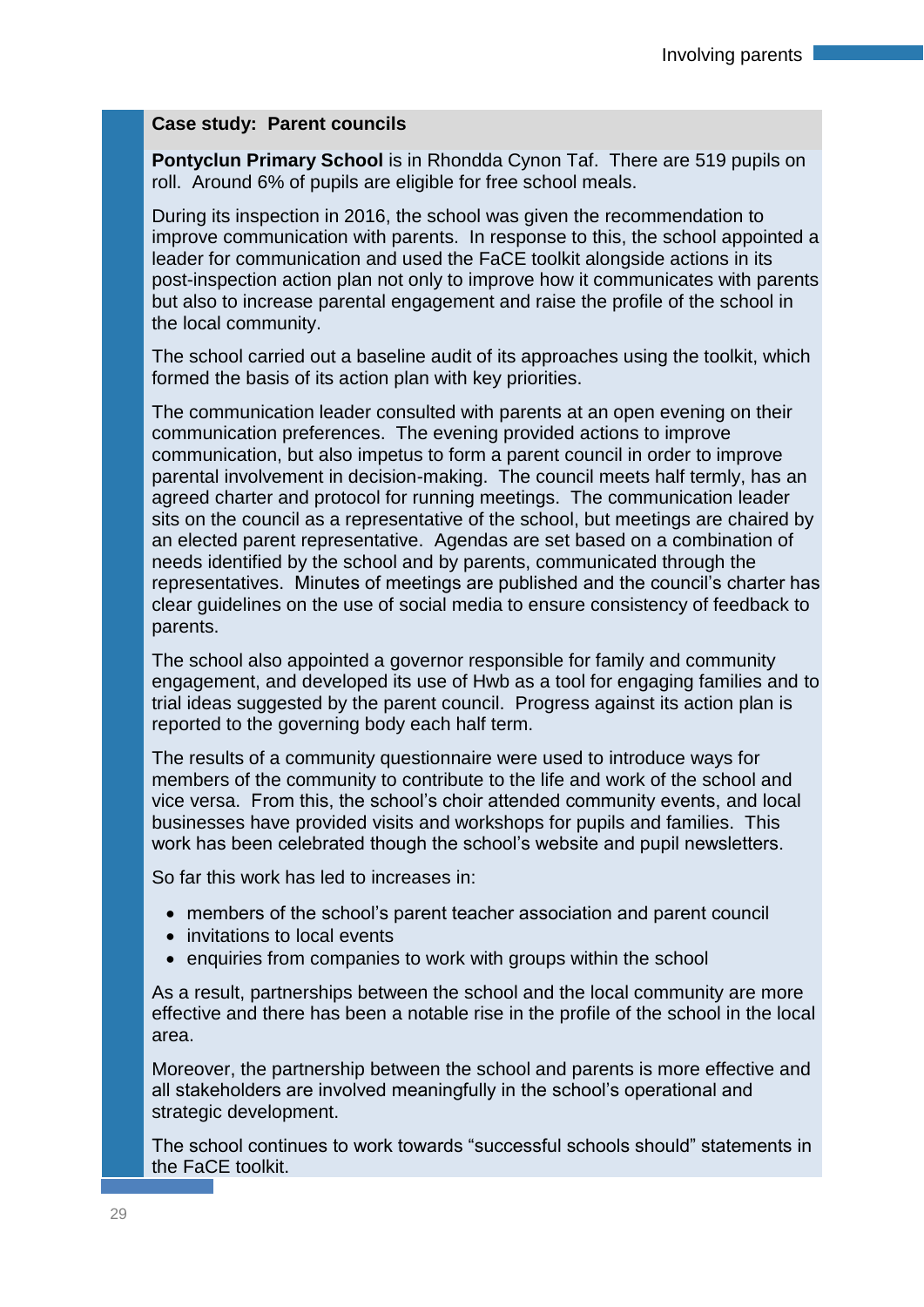## **Parental satisfaction, partnership working and inspection findings**

78 Partnership working is good or better in just over 92% of maintained schools inspected between September 2010 and July 2017. This is the highest performance in all of the quality indicators inspected during that cycle<sup>1</sup>. Schools' engagement with parents is one of the key aspects judged by inspectors within this quality indicator.

## **Figure 4: Percentage of judgments awarded for partnership working in maintained schools (2010-2017)**



- 79 A comparison of parental responses to the pre-inspection questions
	- "I understand the school's procedures for dealing with complaints"
	- "I feel comfortable about approaching the school with questions, suggestions or a problem", and
	- "I am kept well informed about my child's progress"

with judgements for **Key Question 1 Outcomes** (including standards and wellbeing) in all schools inspected during the last inspection cycle shows that, overall, parent satisfaction with schools is high and there is a close relationship between inspectors' judgements for outcomes and the extent of parents' satisfaction gathered in pre-inspection questionnaires to parents.

- 80 Parents with children at schools in FSM benchmark groups 4 and 5 (high deprivation) and with judgements of excellent, good or adequate for outcomes are generally happier with how the school engages with them than parents with children at schools in benchmark groups 1 and 2 (low deprivation).
- 81 However, the reverse is true where schools have been judged as unsatisfactory for outcomes. In these cases parents with children in schools in benchmark groups 4 and 5 are markedly less satisfied with the level of parental engagement, as judged by responses to these questions, than schools judged as unsatisfactory and in benchmark groups 1 and 2.

 $\overline{a}$ 

<sup>1</sup> Common inspection framework 2010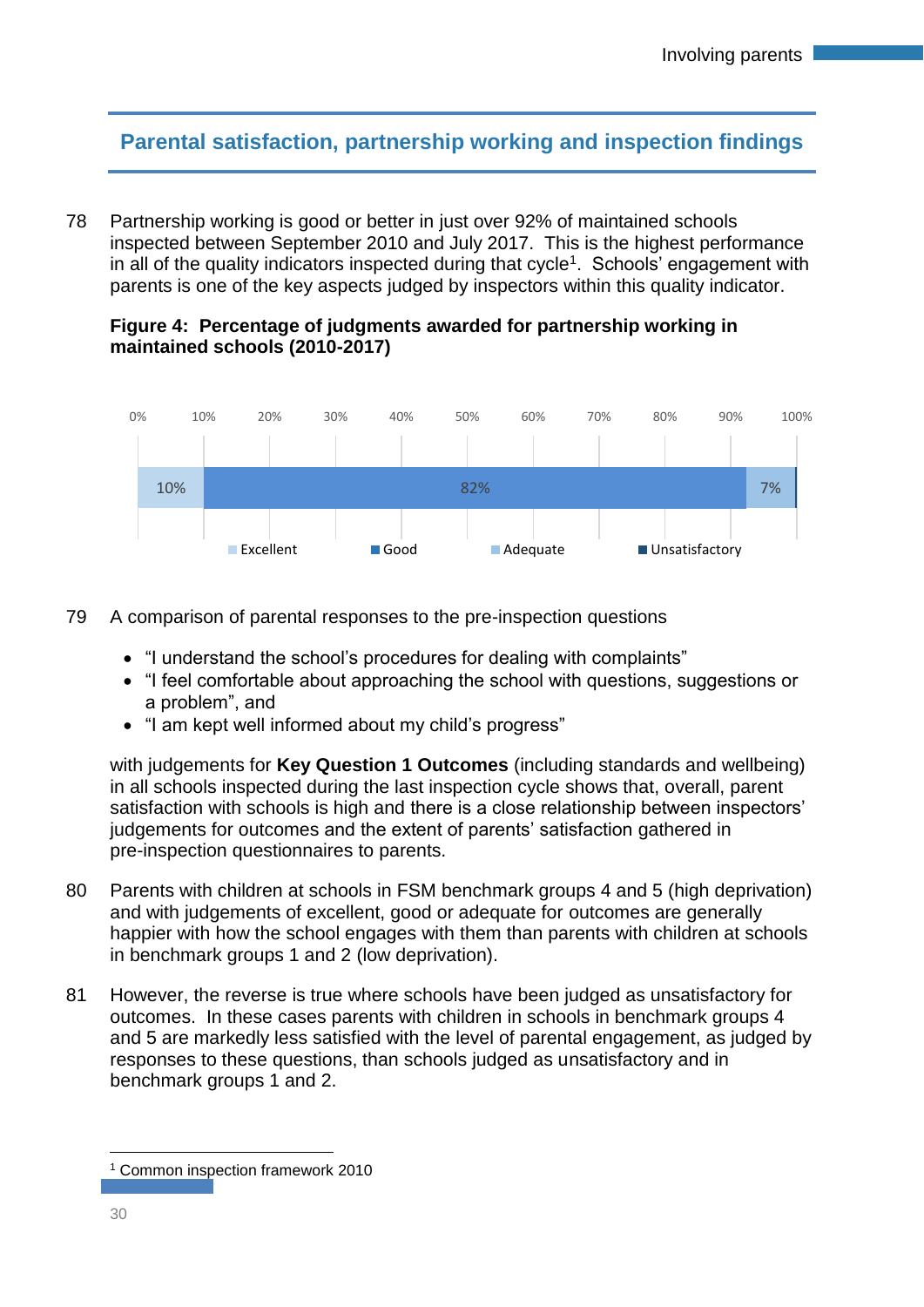

## **Figure 5: Percentage of positive responses to "I understand the school's procedure for dealing with complaints" compared with judgements for outcomes during inspections of maintained schools (2010-2017)**

**Figure 6: Percentage of positive responses to "I feel comfortable about approaching the school with questions, suggestions or a problem" compared with judgements for outcomes during inspections of maintained schools (2010-2017)**

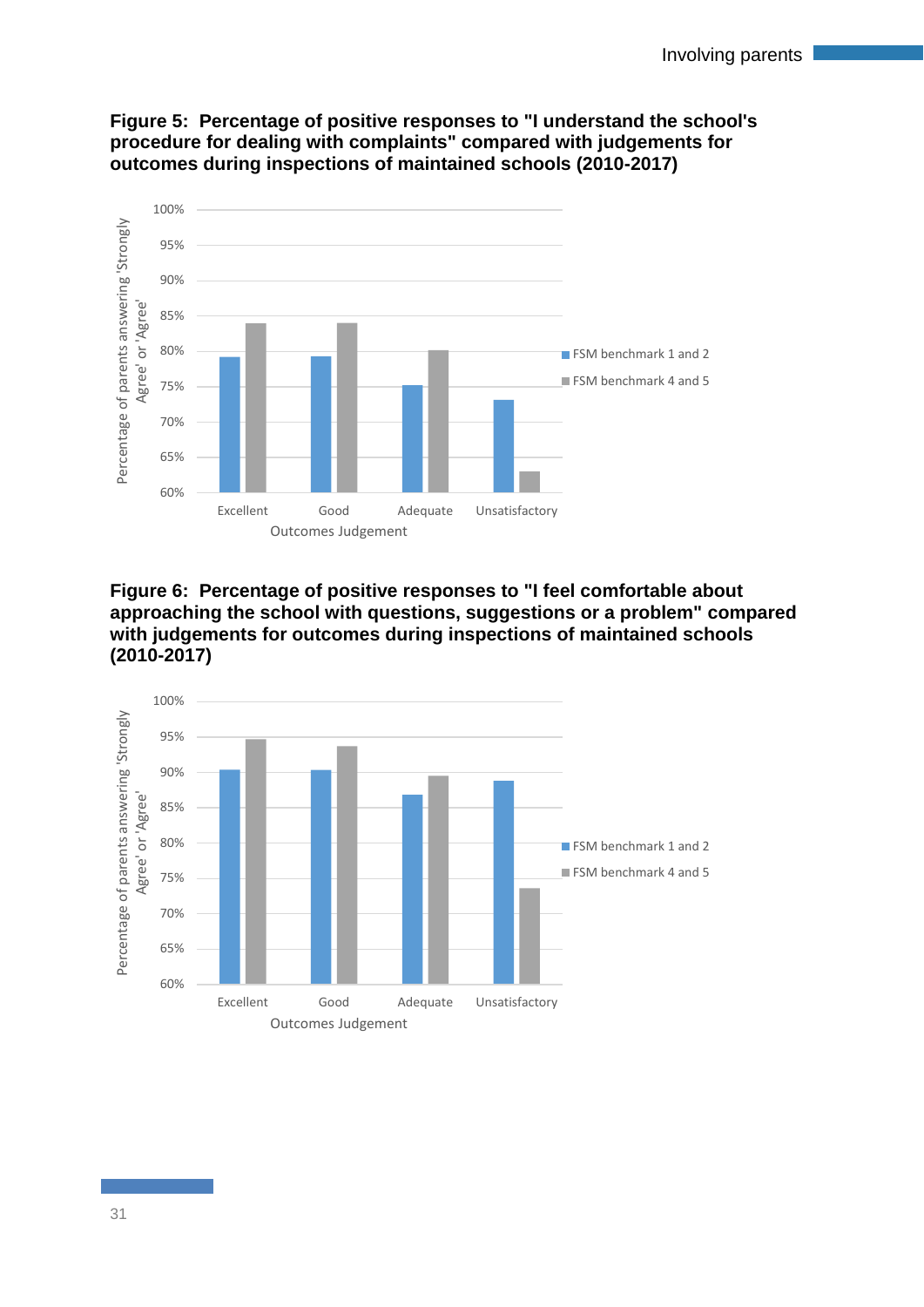

## **Figure 7: Percentage of positive responses to "I am kept well informed about my child's progress" compared with judgements for outcomes during inspections of maintained schools (2010-2017)**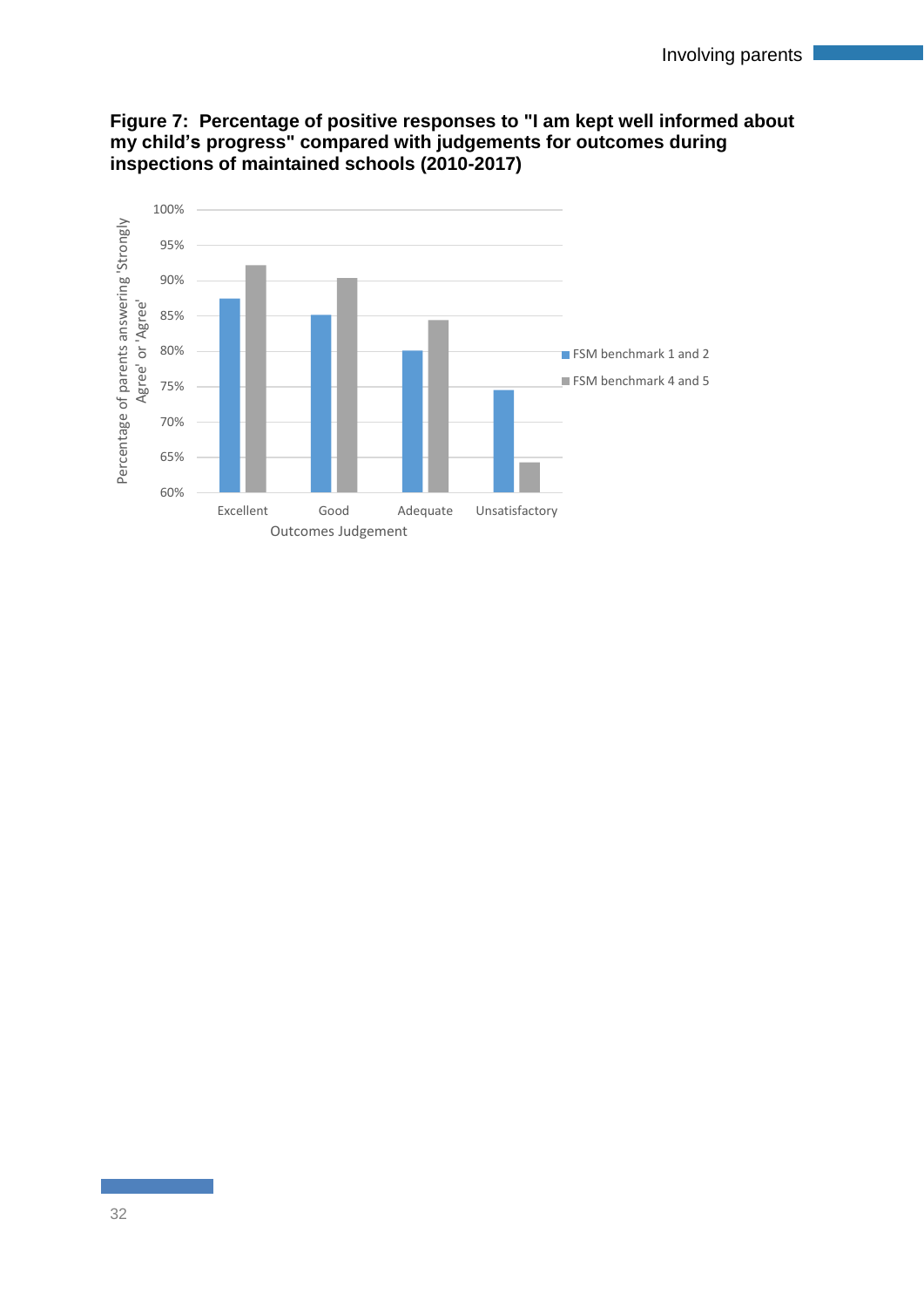## **Evidence base**

The findings of the report are based on an analysis of findings from:

- 37 interviews with headteachers and their staff in primary, secondary and special schools selected to ensure a balanced distribution of percentage of pupils eligible for free school meals, geographical location and medium of instruction
- An anonymous online questionnaire for parents completed by 222 parents
- A focus group meeting of parents with children in special school and primary schools
- Evidence from parents and pupils gathered on inspection as part of the additional thematic focus

List of schools involved in telephone interviews:

Cymer Afan Primary School, Neath Port Talbot Hook Community Primary School, Pembrokeshire Llangatwg Community School, Neath Port Talbot Llanishen High School, Cardiff Maesyrhandir CP School, Powys Pen Y Fai Church in Wales School, Bridgend Pontyclun Primary School, Rhondda Cynon Taf Rhymney comprehensive school, Caerphilly St Michael's Primary School, Rhondda Cynon Taf St. John the Baptist High School, Rhondda Cynon Taf Ty Gwyn Special School, Cardiff Tynewydd Primary School, Caerphilly Ysgol Crug Glas, Swansea Ysgol David Hughes, Isle of Anglesey Ysgol Glan Morfa, Conwy Ysgol Gymraeg Y Fenni, Monmouthshire Ysgol Gynradd Aberteifi, Ceredigion Ysgol Gynradd Y Tywyn, Isle of Anglesey Ysgol Panteg, Torfaen Ysgol Pendalar, Gwynedd

List of schools involved by way of additional thematic focus in inspections:

Castell Alun High School, Flintshire Ferndale Community School, Rhondda Cynon Taf Gowerton Primary School, Swansea Glyncoed Primary School Hendre Junior School, Caerphilly Lansdowne Primary School, Cardiff Llanfaes C.P. School, Powys Llanfabon Infants school, Caerphilly Porth Infants School, Rhondda Cynon Taf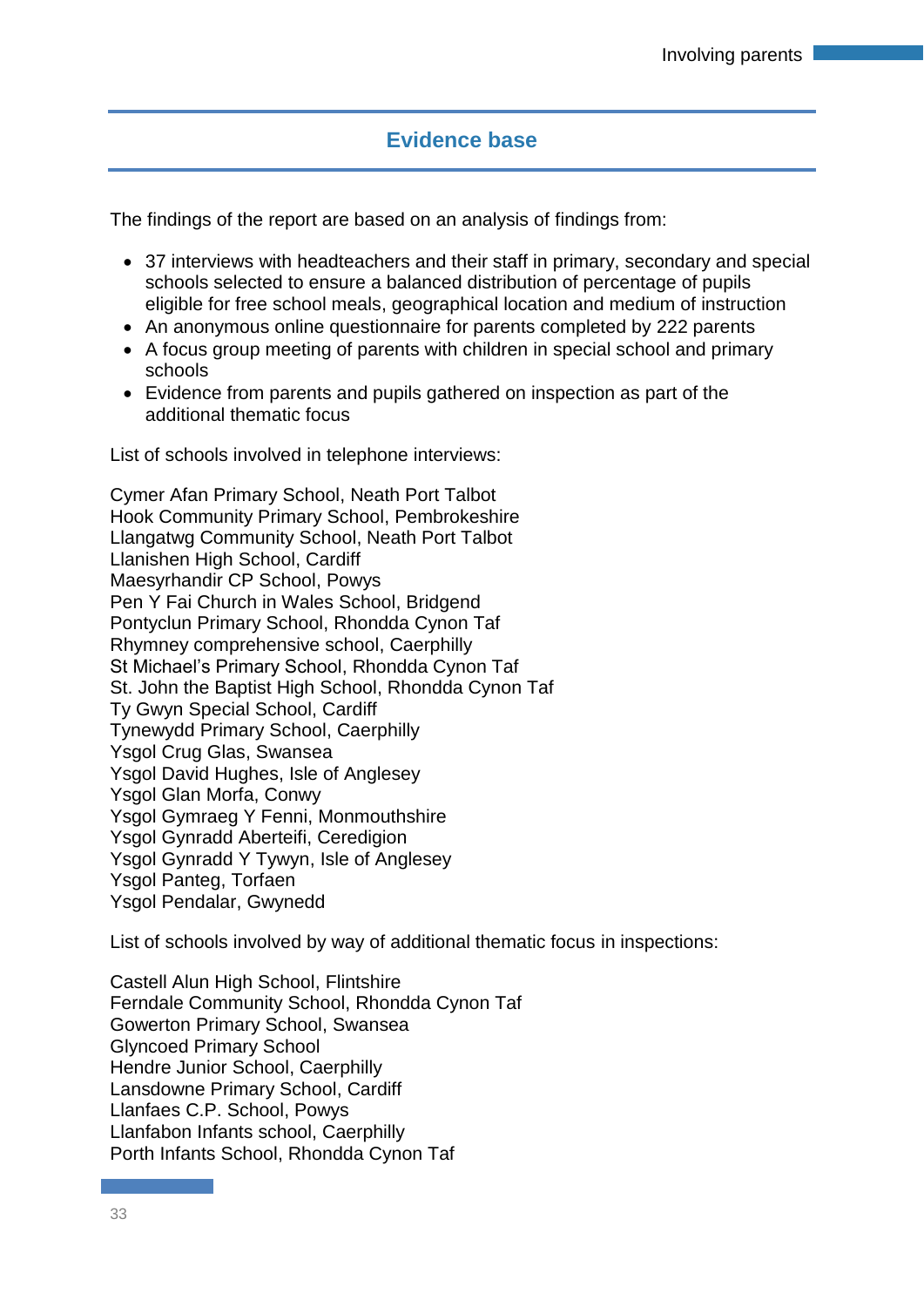Roath Park Primary School, Cardiff Tongwynlais Primary School, Cardiff Ysgol Bro Cinmeirch, Denbighshire Ysgol Gymuned Fali, Isle of Anglesey Ysgol Gynradd Brynsiencyn, Isle of Anglesey Ysgol Gynradd Nebo, Gwynedd Ysgol Llanddoged, Conwy Ysgol Rhydypennau, Cardiff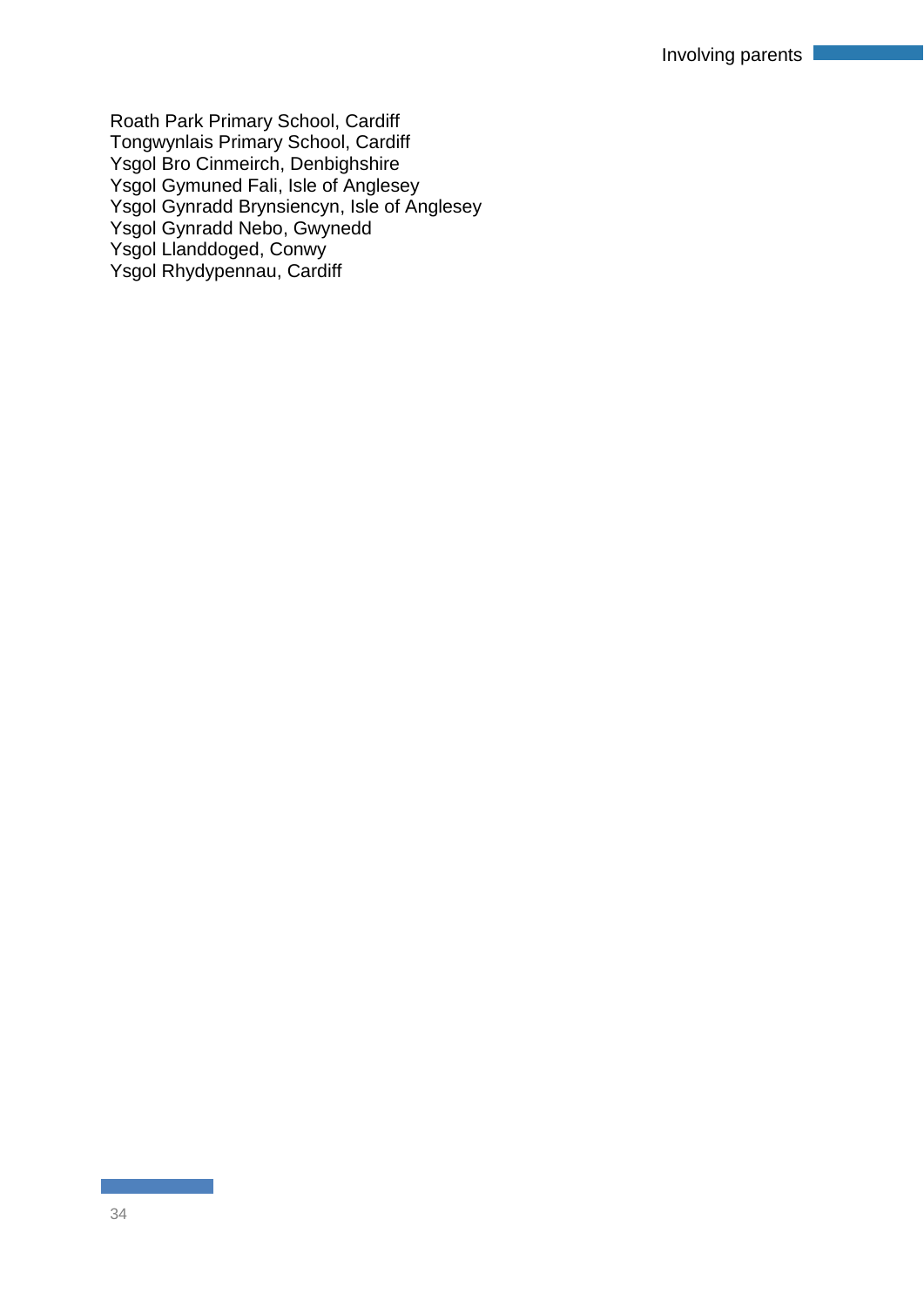## **Glossary**

| <b>Agored Cymru</b>      | A qualifications awarding body that also validates learning<br>programmes by applying its quality mark                                                                                                                                                                                                                                                                                                                                                                                                                                                                                                                 |  |  |  |  |  |  |
|--------------------------|------------------------------------------------------------------------------------------------------------------------------------------------------------------------------------------------------------------------------------------------------------------------------------------------------------------------------------------------------------------------------------------------------------------------------------------------------------------------------------------------------------------------------------------------------------------------------------------------------------------------|--|--|--|--|--|--|
| <b>Benchmark groups</b>  | Benchmarking compares the performance of one school<br>against others who have similar levels of pupils with free<br>school meals (FSM). FSM is regarded as the main<br>indicator of social deprivation in schools. This allows a<br>comparison of the performance of a school against others<br>who are in the same FSM category, and who might<br>therefore have a similar intake of pupils from deprived<br>backgrounds. Schools are divided into five benchmarking<br>groups with group 1 having the smallest proportion of pupils<br>eligible for free school meals and schools in group 5 having<br>the highest. |  |  |  |  |  |  |
| <b>FaCE toolkit</b>      | Family and Community Engagement Toolkit, published by<br>Welsh Government in 2015                                                                                                                                                                                                                                                                                                                                                                                                                                                                                                                                      |  |  |  |  |  |  |
| <b>Hwb</b>               | The Welsh Government Hwb platform hosts a national<br>collection of digital tools and resources to support education<br>in Wales.                                                                                                                                                                                                                                                                                                                                                                                                                                                                                      |  |  |  |  |  |  |
| <b>Intervention</b>      | Actions taken to improve pupils' wellbeing or standards,<br>often where an area for development has been identified.                                                                                                                                                                                                                                                                                                                                                                                                                                                                                                   |  |  |  |  |  |  |
| <b>Key Question</b>      | Under the previous common inspection framework for<br>Wales 2010-2017, the work of schools was inspected under<br>three main areas called Key Questions. Key Question 1<br>Standards, Key Question 2 Provision and Key Question 3<br>Leadership.                                                                                                                                                                                                                                                                                                                                                                       |  |  |  |  |  |  |
| P-scale                  | Assessment criteria for identifying progress below level 1 of<br>the National Curriculum                                                                                                                                                                                                                                                                                                                                                                                                                                                                                                                               |  |  |  |  |  |  |
| <b>Pupil post</b>        | Written communication from schools to parents delivered<br>via their children                                                                                                                                                                                                                                                                                                                                                                                                                                                                                                                                          |  |  |  |  |  |  |
| <b>Quality indicator</b> | Under the previous common inspection framework for<br>Wales 2010-2017, aspects of the school's work under each<br>Key Question were subdivided into quality indicators.                                                                                                                                                                                                                                                                                                                                                                                                                                                |  |  |  |  |  |  |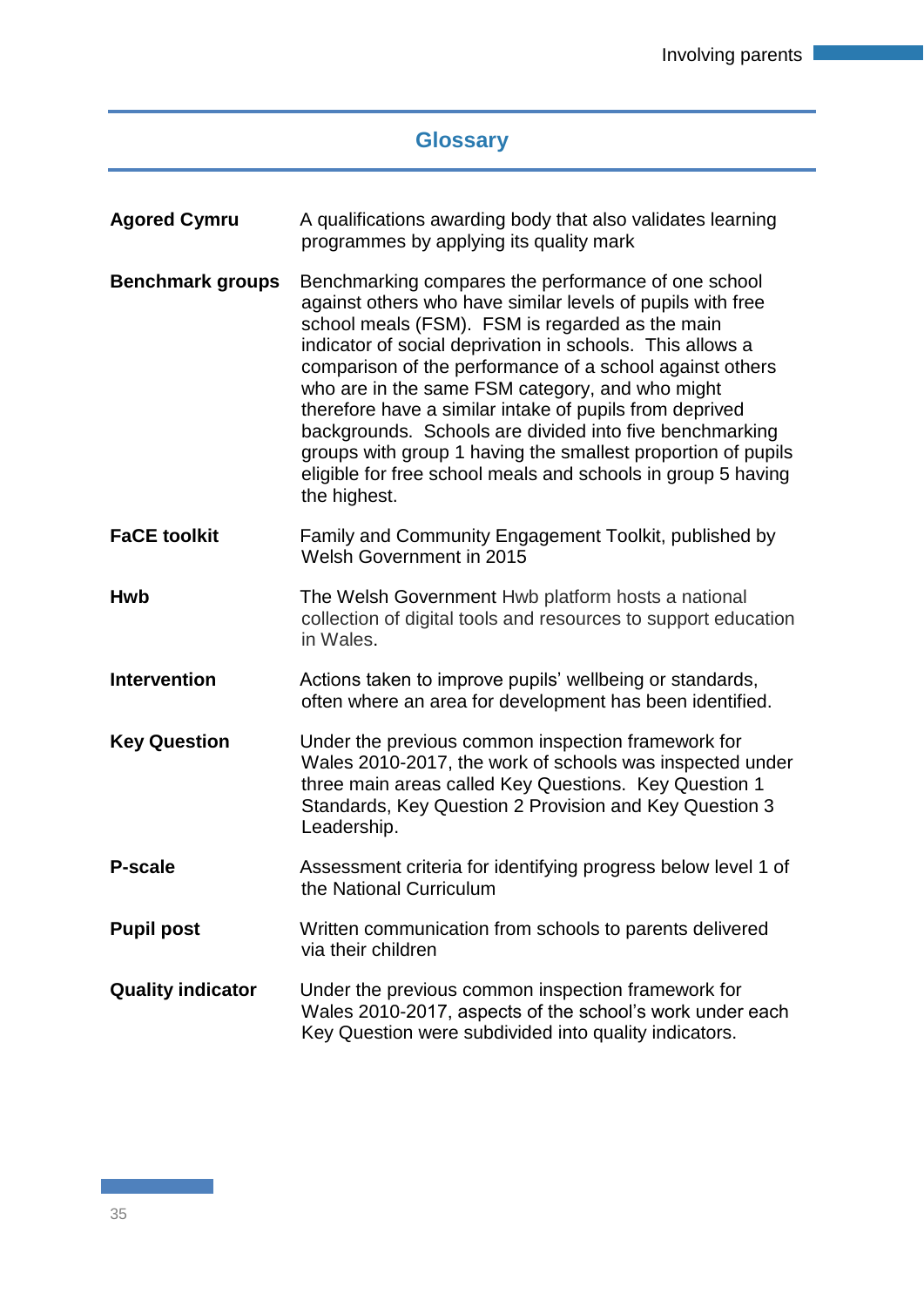| nearly $all =$  | with very few exceptions |
|-----------------|--------------------------|
| $most =$        | 90% or more              |
| $many =$        | 70% or more              |
| a majority $=$  | over 60%                 |
| $half =$        | 50%                      |
| around half $=$ | close to 50%             |
| a minority $=$  | below 40%                |
| $few =$         | below 20%                |
| very few $=$    | less than 10%            |

## **Numbers – quantities and proportions**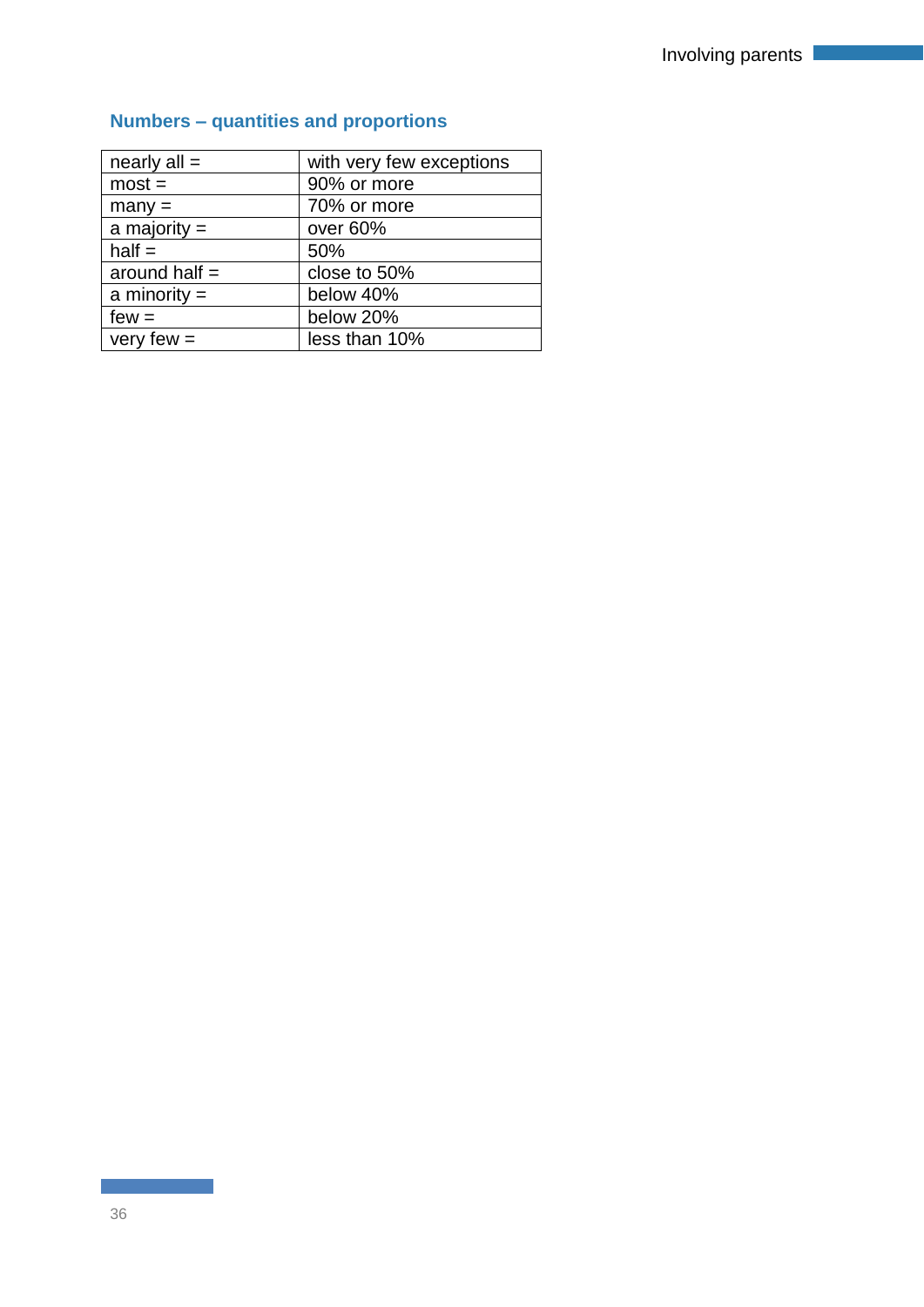## **References**

Arnstein S.R. (1969) A Ladder of Citizen Participation. *Institute of Planners, 35*(4), pp. 216-224

Department for Education and Skills (2003) *The impact of parental involvement, parental support and family education on pupil achievement and adjustment: A literature review.* London: Department for education and skills. [Online]. Available from:

[http://webarchive.nationalarchives.gov.uk/20110506160922/https://www.education.g](http://webarchive.nationalarchives.gov.uk/20110506160922/https:/www.education.gov.uk/publications/eOrderingDownload/RR433.pdf) [ov.uk/publications/eOrderingDownload/RR433.pdf](http://webarchive.nationalarchives.gov.uk/20110506160922/https:/www.education.gov.uk/publications/eOrderingDownload/RR433.pdf) [Accessed 5 March 2018]

Education Endowment Foundation (2016) *Texting parents: Evaluation report and executive summary*. London: Education Endowment Foundation. [Online]. Available from:

[https://educationendowmentfoundation.org.uk/public/files/Projects/Evaluation\\_Report](https://educationendowmentfoundation.org.uk/public/files/Projects/Evaluation_Reports/Texting_Parents.pdf) s/Texting Parents.pdf [Accessed 5 March 2018]

Estyn (2009) *Good practice in parental involvement in primary schools*. Cardiff: Estyn. [Online]. Available from: [https://www.estyn.gov.wales/thematic-reports/good](https://www.estyn.gov.wales/thematic-reports/good-practice-parental-involvement-primary-schools-april-2009)[practice-parental-involvement-primary-schools-april-2009](https://www.estyn.gov.wales/thematic-reports/good-practice-parental-involvement-primary-schools-april-2009) [Accessed 16 February 2018]

Ipsos (2017) *Tech Tracker Quarterly Release: Q4 2017.* Paris: Ipsos. [Online]. Available from:

[https://www.ipsos.com/sites/default/files/ct/publication/documents/2018-01/ipsos](https://www.ipsos.com/sites/default/files/ct/publication/documents/2018-01/ipsos-tech_tracker_q4_2017.pdf)[tech\\_tracker\\_q4\\_2017.pdf](https://www.ipsos.com/sites/default/files/ct/publication/documents/2018-01/ipsos-tech_tracker_q4_2017.pdf) [Accessed 5 March 2018]

National Assembly for Wales (2015) *Well-being of Future Generations (Wales) Act 2015.* Cardiff: National Assembly for Wales.

National College for School Leadership (2011) *How to involve hard-to-reach parents: encouraging meaningful parental involvement with schools*. Nottingham: National College for School Leadership. [Online]. Available from:

[https://www.gov.uk/government/uploads/system/uploads/attachment\\_data/file/34036](https://www.gov.uk/government/uploads/system/uploads/attachment_data/file/340369/how-to-involve-hard-to-reach-parents-full-report.pdf) [9/how-to-involve-hard-to-reach-parents-full-report.pdf](https://www.gov.uk/government/uploads/system/uploads/attachment_data/file/340369/how-to-involve-hard-to-reach-parents-full-report.pdf) [Accessed 5 March 2018]

Nuffield Foundation (2013) *What do rigorous evaluations tell us about the most promising parental involvement interventions? A critical review of what works for disadvantaged children in different age groups.* Durham: Durham University. [Online]. Available from:

[http://www.nuffieldfoundation.org/sites/default/files/files/What\\_do\\_rigorous\\_evaluatio](http://www.nuffieldfoundation.org/sites/default/files/files/What_do_rigorous_evaluations_tell_us_about_the_most_promising_parental_involvement_interventions.pdf) ns tell us about the most promising parental involvement interventions.pdf [Accessed 5 March 2018]

Ofsted (2011) *Schools and parents*. Manchester: Ofsted. [Online]. Available from: [https://www.gov.uk/government/uploads/system/uploads/attachment\\_data/file/41369](https://www.gov.uk/government/uploads/system/uploads/attachment_data/file/413696/Schools_and_parents.pdf) [6/Schools\\_and\\_parents.pdf](https://www.gov.uk/government/uploads/system/uploads/attachment_data/file/413696/Schools_and_parents.pdf) [Accessed 5 March 2018]